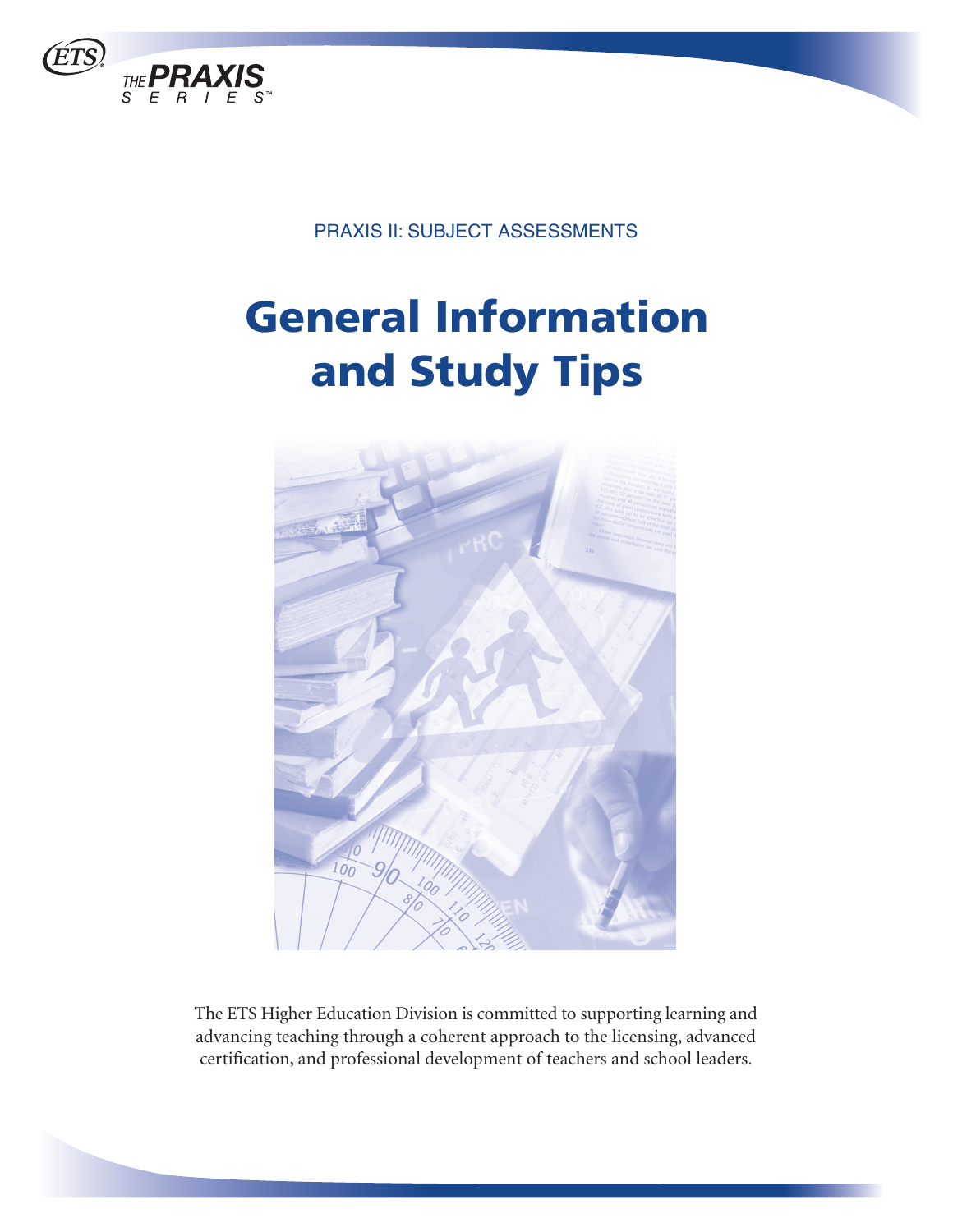## **Table of Contents**

| How Are The Praxis II: Subject Assessments Different From Other Tests I Have Taken? 5 |
|---------------------------------------------------------------------------------------|
|                                                                                       |
|                                                                                       |
|                                                                                       |
|                                                                                       |
|                                                                                       |
|                                                                                       |
|                                                                                       |
| Understanding Questions Containing "NOT," "LEAST," "EXCEPT"  18                       |
|                                                                                       |
|                                                                                       |
|                                                                                       |
|                                                                                       |
|                                                                                       |
|                                                                                       |
|                                                                                       |
|                                                                                       |
|                                                                                       |
|                                                                                       |

2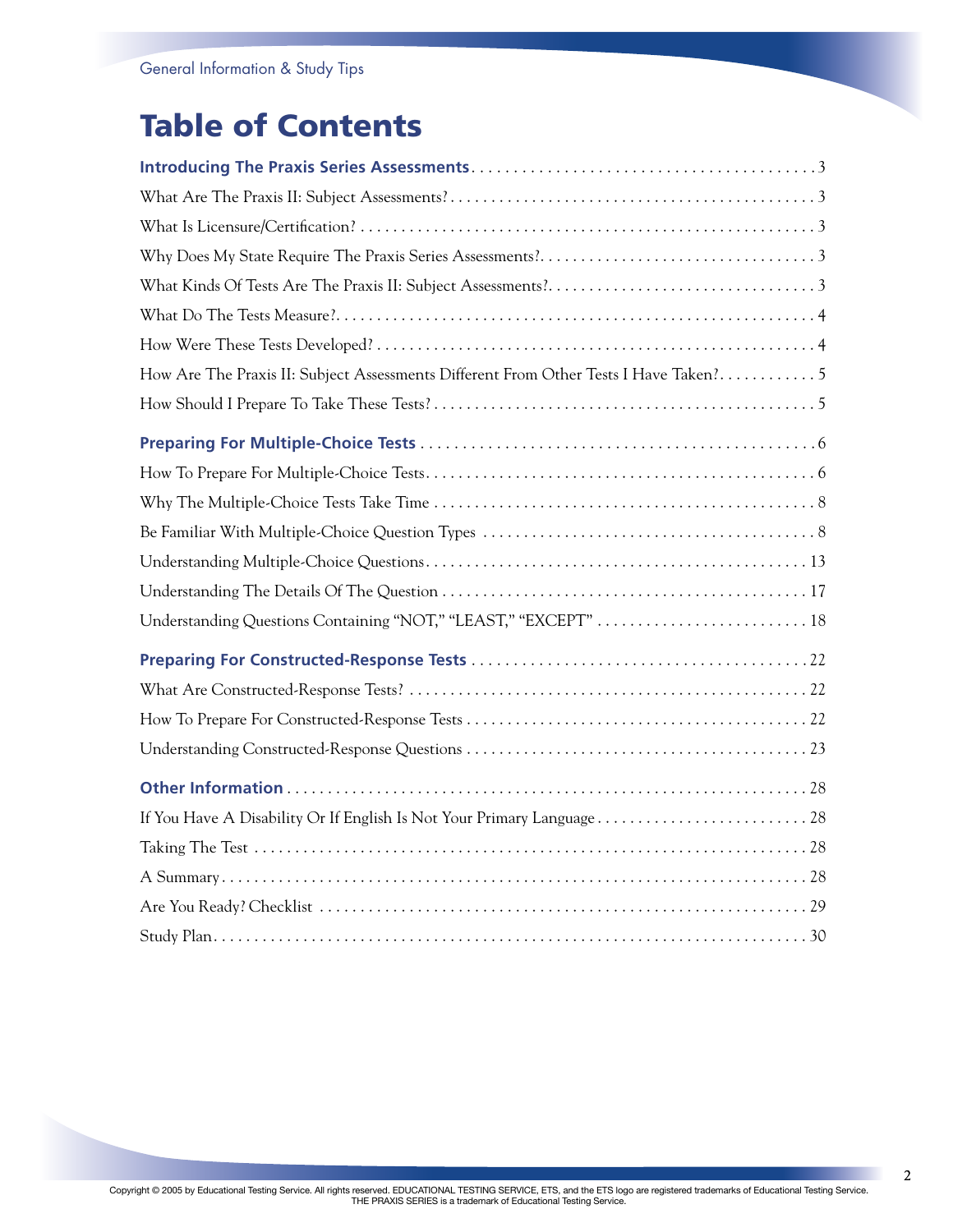## **Introducing The Praxis Series™ Assessments**

## **What Are The Praxis II: Subject Assessments?**

The Praxis Series™ Subject Assessments are designed by Educational Testing Service (ETS) to assess your knowledge of specific subject areas. They are a part of the licensing procedure in many states. The Subject Assessments test your knowledge of the actual content you will be expected to teach once you are licensed. Your state has adopted The Praxis Series tests because it wants to confirm that you have achieved a specified level of mastery in your subject area before it grants you a license to teach in a classroom.

The Praxis Series tests are part of a national testing program, meaning that the tests covered in this study guide are required in more than one state for licensure. The advantage of a national program is that if you want to move to another state, you can transfer your scores from one state to another. However, each state has specific test requirements and passing scores. To determine the test(s) you need to take, refer to the **State Requirements** section of the Praxis Web site (www.ets.org/praxis).

## **What Is Licensure/Certification?**

Licensure in any area—medicine, law, architecture, accounting, cosmetology—is an assurance to the public that the person holding the license possesses sufficient knowledge and skills to perform important occupational activities safely and effectively. In the case of teacher licensing, a license tells the public that the individual has met pre-defined competency standards for beginning teaching practice.

Because a license makes such a serious claim about its holder, licensure tests are usually quite demanding. In some fields, licensure tests have more than one part and last for more than one day. Candidates for licensure in all fields plan intensive study as part of their professional preparation: some join study groups, others study alone. But preparing to take a licensure test is, in all cases, a professional activity. Because it assesses the entire body of knowledge for the field you are entering, preparing for a licensure exam takes planning, discipline, and sustained effort.

## **Why Does My State Require The Praxis Series Assessments?**

Your state chose The Praxis Series Assessments because the tests assess the breadth and depth of content—called the "domain"—that your state wants its teachers to possess before they begin to teach. The level of content knowledge, reflected in the passing score, is based on recommendations of panels of teachers and teacher educators in each subject area. The state licensing agency and, in some states, the state legislature ratify the passing scores that have been recommended by panels of teachers.

## **What Kinds Of Tests Are The Praxis II: Subject Assessments?**

Two kinds of tests comprise the Praxis II: Subject Assessments: multiple-choice (for which you select your answer from a list of choices), and constructed-response (for which you write a response of your own). Multiple-choice tests can survey a wider domain because they can ask more questions in a limited period of time. Constructed-response tests have far fewer questions, but the questions require you to demonstrate the depth of your knowledge in that area. The two kinds of tests require different preparation, so they will be discussed separately.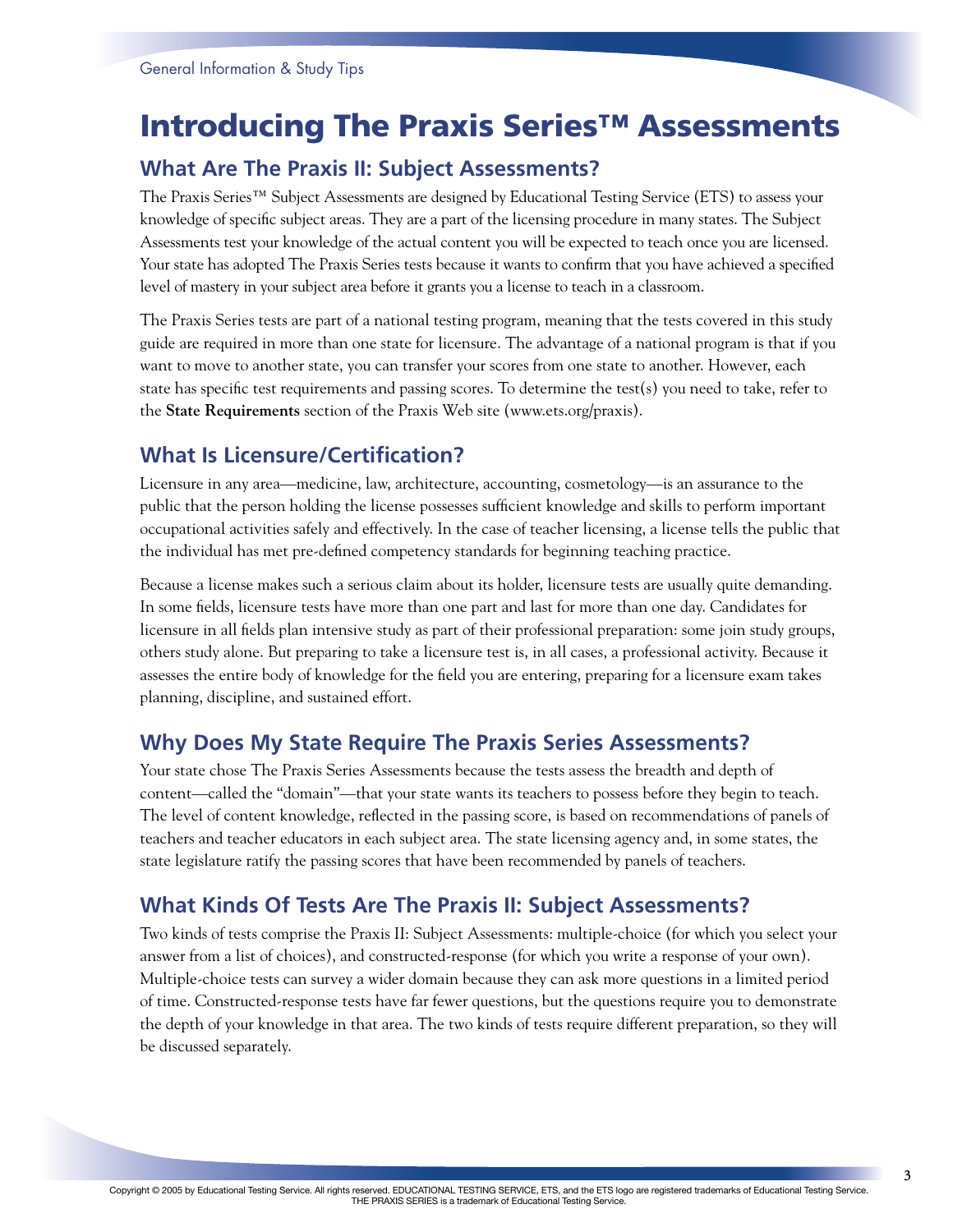## **What Do The Tests Measure?**

The Praxis Series Subject Assessments are tests of content knowledge. They measure your understanding and skills in a particular subject area. Multiple-choice tests measure a broad range of knowledge across your content area. Constructed-response tests measure your ability to provide in-depth explanations of a few essential topics in a given subject area. Content-specific pedagogy tests, most of which are constructed-response, measure your understanding of how to teach certain fundamental concepts in a subject area. The tests do not measure your actual teaching ability, however. They measure your knowledge of a subject and of how to teach it. The teachers in your field who help us design and write these tests, and the states that require them, do so in the belief that knowledge of your subject area is the first requirement for licensing. Teaching combines many complex skills, only some of which can be measured by a single test. While the tests covered in this study guide measure content knowledge, your teaching ability is a skill that is typically measured in other ways; for example, through observation, videotaped practice, or portfolios.

## **How Were These Tests Developed?**

ETS began the development of The Praxis Series Subject Assessments with a survey. For each subject, teachers around the country in various teaching situations were asked to judge which knowledge and skills a beginning teacher in that subject needs to possess. Professors in schools of education who prepare teachers were asked the same questions. These responses were ranked in order of importance and sent out to hundreds of teachers for review. All of the responses to these surveys (called "job analysis surveys") were analyzed to summarize the judgments of these professionals. From their consensus, we developed guidelines, or specifications, for the multiple-choice and constructed-response tests. Each subject area had a committee of practicing teachers and teacher educators who wrote the specifications, which were reviewed and eventually approved by teachers. From the test specifications, groups of teachers and professional test developers created test questions that met content requirements and satisfied the ETS Standards for Quality and Fairness.\*\*

When your state adopted The Praxis Series Subject Assessments, local panels of practicing teachers and teacher educators in each subject area met to examine the tests and to evaluate each question for its relevance to beginning teachers in your state. This is called a "validity study" because local practicing teachers validate that the test content is relevant to the job. For the test to be adopted in your state, teachers in your state must judge that it is valid. During the validity study, the panel also provides a passing-score recommendation. This process includes a rigorous review to determine how many of the test questions a beginning teacher in that state would be able to answer correctly. Your state's licensing agency then reviewed the panel's recommendations and made a final determination of the passing-score requirement.

Throughout the development process, practitioners in the teaching field—teachers and teacher educators—participated in defining what The Praxis Series Subject Assessments would cover, which test would be used for licensure in your subject area, and what score would be needed to achieve licensure. This practice is consistent with how professional licensure works in most fields: those who are already

<sup>\*\*</sup> *ETS Standards for Quality and Fairness* (2003, Princeton, NJ) are consistent with the "Standards for Educational and Psychological Testing," industry standards issued jointly by the American Educational Research Association, the American Psychological Association, and the National Council on Measurement in Education (1999, Washington, DC).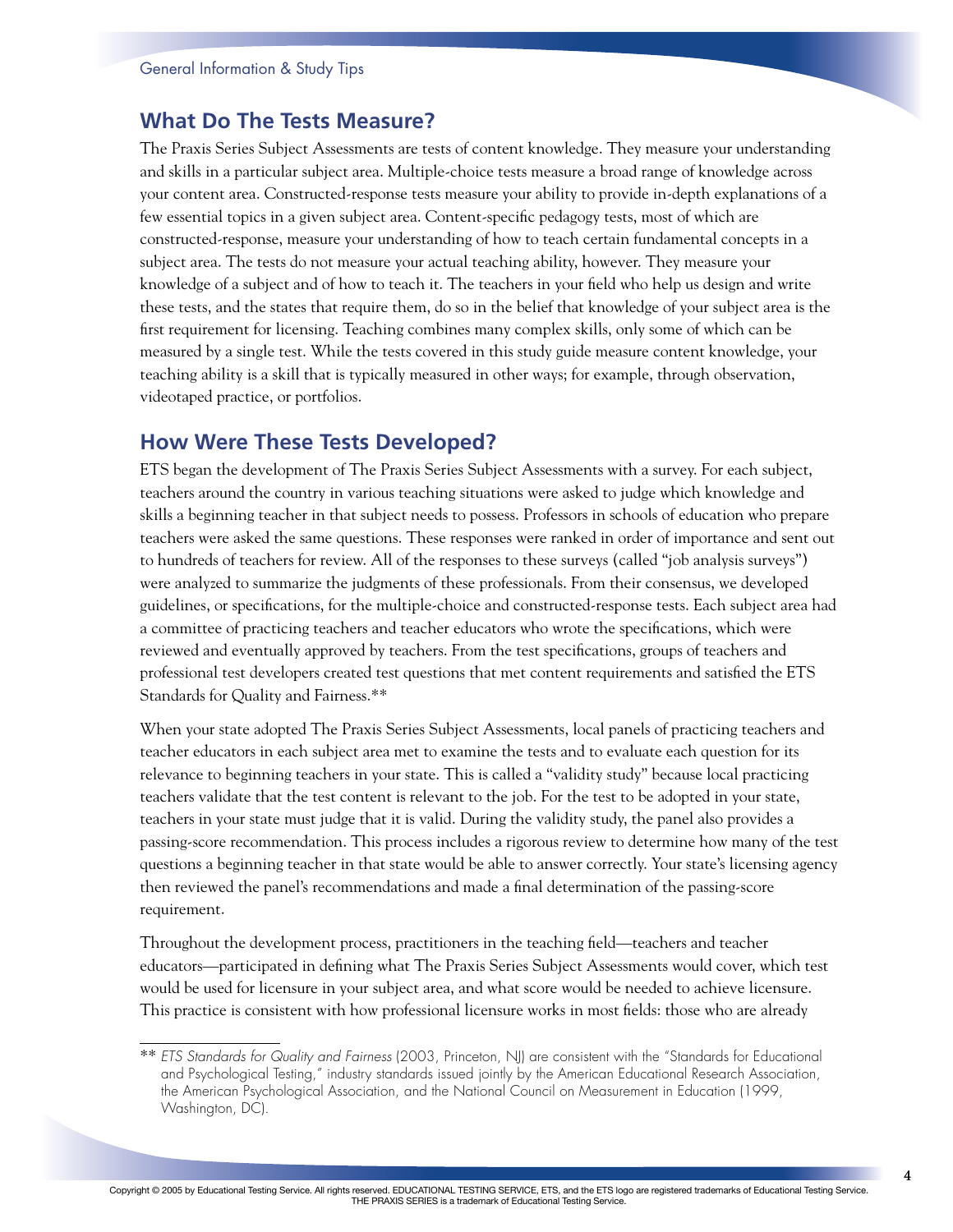licensed oversee the licensing of new practitioners. When you pass The Praxis Series Subject Assessments, you and the practitioners in your state will have evidence that you have the knowledge and skills required for beginning teaching practice.

## **How Are The Praxis II: Subject Assessments Different From Other Tests I Have Taken?**

These tests are different from a final exam or other tests you may have taken because they are comprehensive—that is, they cover a whole field or content area, and thus cover material you may have learned in several courses, during more than one year. They require you to synthesize information you have learned from several sources, and to understand the subject as a whole. You will also be required to understand fundamental concepts in your field, the kinds of concepts you will be teaching to students with different learning styles.

As a teacher, you will need a thorough understanding of your subject, its fundamental concepts and misconceptions, and the ways the various concepts of the field fit together. You will also be required to apply your knowledge to situations in the classroom. Because these are tests for licensure to teach, many of the content questions are embedded in pedagogical situations—student work or student performance in the classroom, or planning, instructional, or assessment strategies of some kind.

In addition, the content-specific pedagogy tests are specifically about teaching situations. If your state requires a constructed-response pedagogy test, you will want to study the *Tests at a Glance* to see what you will be expected to demonstrate about teaching your subject. The *Tests at a Glance* information is available online at www.ets.org/praxis.

These tests are also very different from the Praxis I: Academic Skills Assessments, the SAT®, or other assessments of your reading, writing and mathematical skills. You may have heard it said that you can't study for the SAT. What this means is that the SAT assesses skills you should have learned throughout your school years, and that you can't learn reading skills or reasoning skills shortly before you take the exam.

The Praxis Series tests assess a content knowledge you have learned in order to teach it to others. This is a domain you can review and prepare to be tested on. Moreover, studying for your licensing exam is a great opportunity to reflect on your knowledge and skill and develop a deeper understanding of the subject before you begin to teach it to others.

## **How Should I Prepare To Take These Tests?**

You can best prepare for these tests by allowing plenty of preparation time and following some clear steps:

#### Decide Whether Or Not You Are Ready To Take The Test

At the end of this booklet is an "Are You Ready?" checklist. Be frank with yourself as you answer the questions in the checklist. Taking the test before you are ready is expensive and needlessly stressful. However, if you are ready, don't put it off.

#### Figure Out Which Tests You Need To Take

Obviously, you will want to know exactly which Praxis Series tests you need to take in order to become a licensed teacher in the state or states in which you hope to teach. To determine the correct test for you, refer to the **State Requirements** section of the Praxis Web site (www.ets.org/praxis). You may also contact a state's teacher licensing commission, usually located in the state department of education.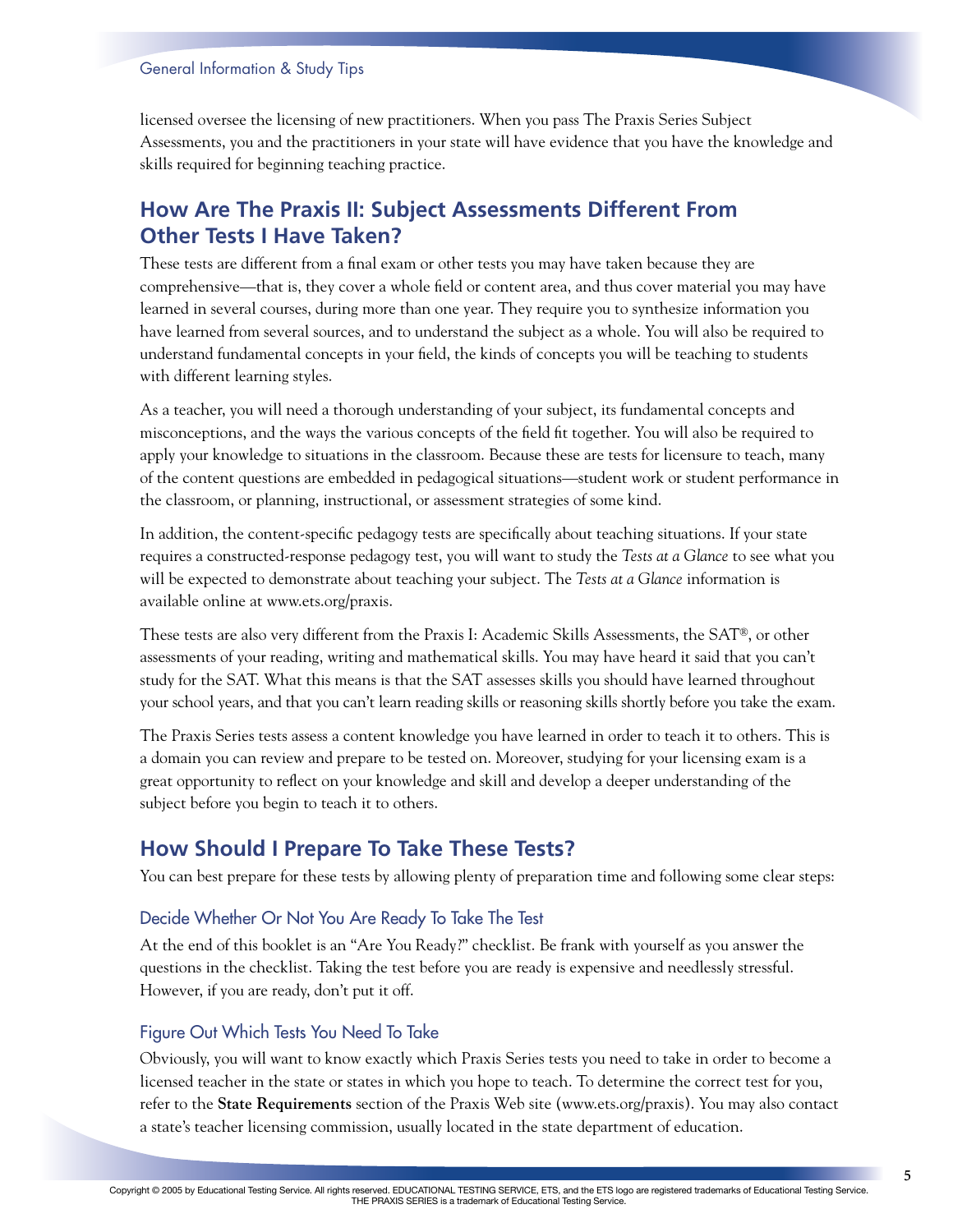On the pages that follow, you will find useful information on preparing for multiple-choice tests and constructed-response tests. The instruction, tips, and suggestions contained here can help you become a better-prepared test taker. As you probably know from your own experience in taking tests, good preparation is an important component of success.

## **Preparing for Multiple-Choice Tests**

## **How To Prepare For Multiple-Choice Tests**

#### 1. Learn What The Test Covers

The specifications for a multiple-choice test can be found in the *Tests at a Glance* available on the Praxis Web site (www.ets.org/praxis). You may have heard that there are several different test "forms" (different versions of the same test). It's true. You might take one version of the test in January, and your friend might take a different version of the test in April. The two of you will have different questions covering the same subject area. But the tests are "parallel": they measure the same content domain, because they are both built to the same specifications. ETS continually monitors the performance of candidates to ensure that all test forms measure content knowledge in the same ways.

The specifications are like a recipe for the test: every version of the test covers the same specifications and contains the same proportion of questions based on each topic. It is this coverage that makes the test parallel from form to form. The actual questions may be different (a question on the Civil War may ask you about the surrender at Appomatox on one test form, and about Sherman's March to the Sea on another test form), but the content coverage will still be that required by the specifications (in this case, a question on a significant event of the Civil War).

The specifications lists within the *Tests at a Glance*, called "Topics Covered," contain the percent of the whole test that each topic will represent. The greater the percent, the more questions there will be on that topic, and the greater your knowledge of that area will be required to be.

#### 2. Frankly Assess How Well You Know The Content

Print the Study Plan on page 30. Fill in—in as much detail as possible—the content to be covered by the test. Then fill in the column asking you how well you know the content, either in words (e.g., "well," "not at all") or in symbols, such as +, ?, -, for "well," "not sure," and "not at all."

Whatever notation system you use, think carefully about how well you know each area; research has shown that test takers tend to overestimate their preparedness. People often glance at the specifications, or at the test questions (with "a peek" at the answers at the same time), and think that they know the content of the test. Many of these people also report after the test that they think the tests were not difficult, and that they did well. And yet a surprising number of these same people actually do not pass.

What is happening in these cases? Situations vary, but it's easy to think you are more prepared than you are. The tests are demanding enough to require serious review. And the longer you've been away from the content, the more serious your review ought to be. If you have not been taking classes in your content area for two years or more, you can be sure you need to organize a serious, all-out review. You have everything to gain and nothing to lose from such an approach.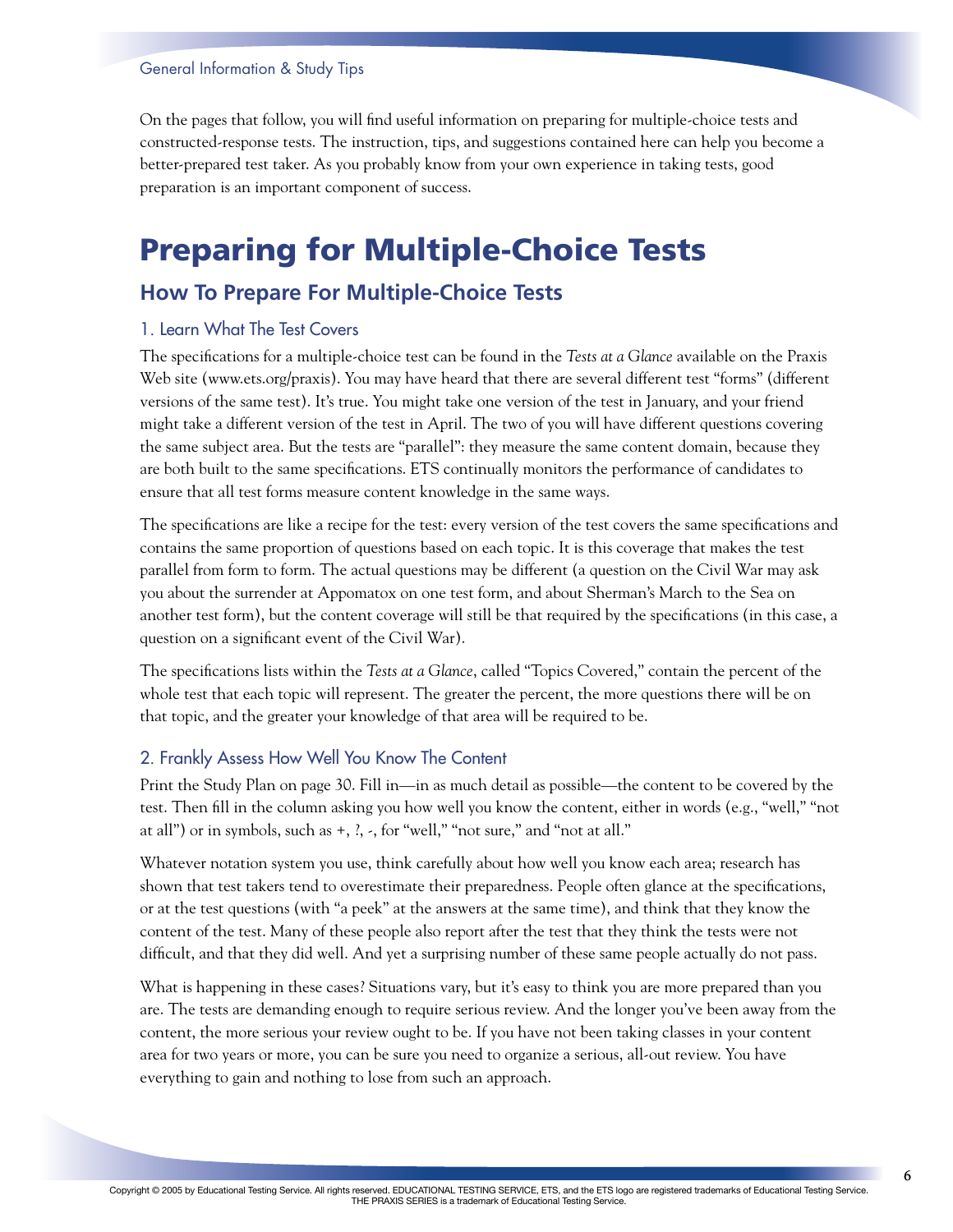#### 3. Collect The Materials You Need To Study

For all subject areas, think about where you might be able to obtain materials for review: Did you have a course in which the area was covered? Do you still have your book or your notes? Does your college library have a good introductory college-level text in this area? Does your local library have a high school-level test? Can you borrow one from a local school? Collecting and organizing the materials for review are critical steps in preparing.

Do you know a teacher or professor who can help you organize your study? Would a study group suit you and help you maintain momentum? People have different study methods that work for them—use whatever you know works for you.

For some tests in The Praxis Series, study guides are available for purchase. Each study guide provides a combination of test preparation and practice, including sample questions and answers with explanations. To purchase a study guide, visit the Praxis Web site at www.ets.org/praxis.

#### 4. Plan And Organize Your Time

You can begin to plan and organize your time while you are still collecting materials. Allow yourself plenty of time to review without "cramming" new material at the end. The Praxis Series tests are administered seven times per year. The *Information and Registration Bulletin*, available on the Praxis Web site, tells you the dates of the administrations for the current testing year (which runs from September to August). There are plenty of opportunities to take the test, so choose a testing date far enough in the future that you can be fully prepared.

Working backward from the test date, figure out how much time you will need for final review and review of each content area. Be frank about when you can actually study—if you can't really study at night after working all day, don't set yourself up for frustration by scheduling study on weeknights. Set a realistic schedule, one that can help you succeed. Isn't that what you would tell your students to do?

#### 5. Study

ETS has developed a comprehensive array of Praxis test preparation materials, each developed by the people who created the Praxis series of tests. These materials include *Tests at a Glance*, Study Guides, and Practice Tests.

Free *Test at a Glance* (TAAG) publications are available for download at www.ets.org/praxis. Each TAAG includes detailed test descriptions, sample questions with answers and explanations, and test-taking strategies, including tips on pacing and guessing. The TAAGs also include scoring guides for constructedresponse questions to help you understand the criteria against which your response will be evaluated, information on any listening or speaking sections, and requirements for presenting original work.

For some tests in The Praxis Series, study guides and practice tests are available for purchase. Each study guide provides a combination of test preparation and practice. These guides include key topics and exercises to guide your study, sample multiple-choice questions and answers with explanations, sample constructed-response questions with real responses from actual test-takers, and test-taking strategies to maximize success.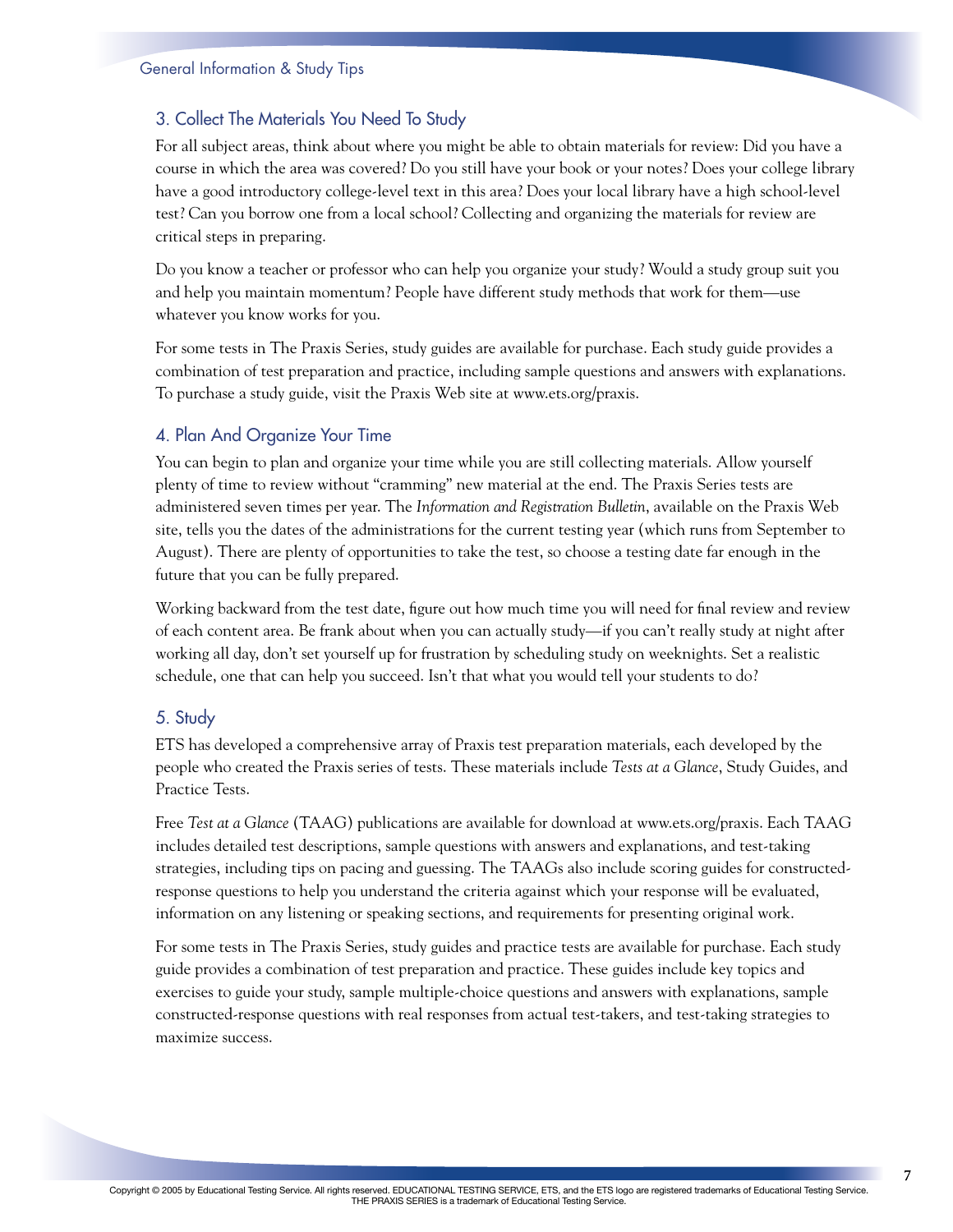Each Practice Test Booklet includes an authentic paper-based test that was given at an actual test administration. These booklets also include the correct answers and content category for each question and a score conversion table so you can convert your score to a scaled score and compare your scaled score with your state's passing score. To order a study guide or practice test, visit the Praxis Web site at www.ets.org/praxis.

## **Why The Multiple-Choice Tests Take Time**

In Praxis II: Subject Assessments there are very few simple identification questions of the "*Which of the following authors wrote* Moby Dick?" sort. When the Praxis tests were first being developed by teachers and teacher educators across the country, it was almost universally agreed that prospective teachers should be able to analyze situations, synthesize material, and apply knowledge to specific examples. In short, they should be able to think as well as to recall specific facts, figures or formulas. Consequently, you will find that you are being asked to think and to solve problems on your test. Such activity takes more time than simply answering identification questions.

In addition, questions that require you to analyze situations, synthesize material, and apply knowledge are usually longer than are simple identification questions. The Praxis Series test questions often present you with something to read (a classroom situation, a case study, a sample of student work, a chart or graph) and ask you questions based on your reading. Strong reading skills are required. You must read carefully, but not slowly. Both on this test and as a teacher, you will need to efficiently process and use what you read.

If you know your reading skills are not strong, you may want to take a reading course. College campuses have reading labs that can help you strengthen your reading skills. Many campuses have a computerized instructional system which has a diagnostic test as part of its instruction. Such a diagnostic test could tell you which specific reading skills you need to develop and the instructional component can help you strengthen those skills.

## Be Familiar With Multiple-Choice Question Types

You will probably see more than one question format on a multiple-choice test. Here are examples of some of the more common question formats.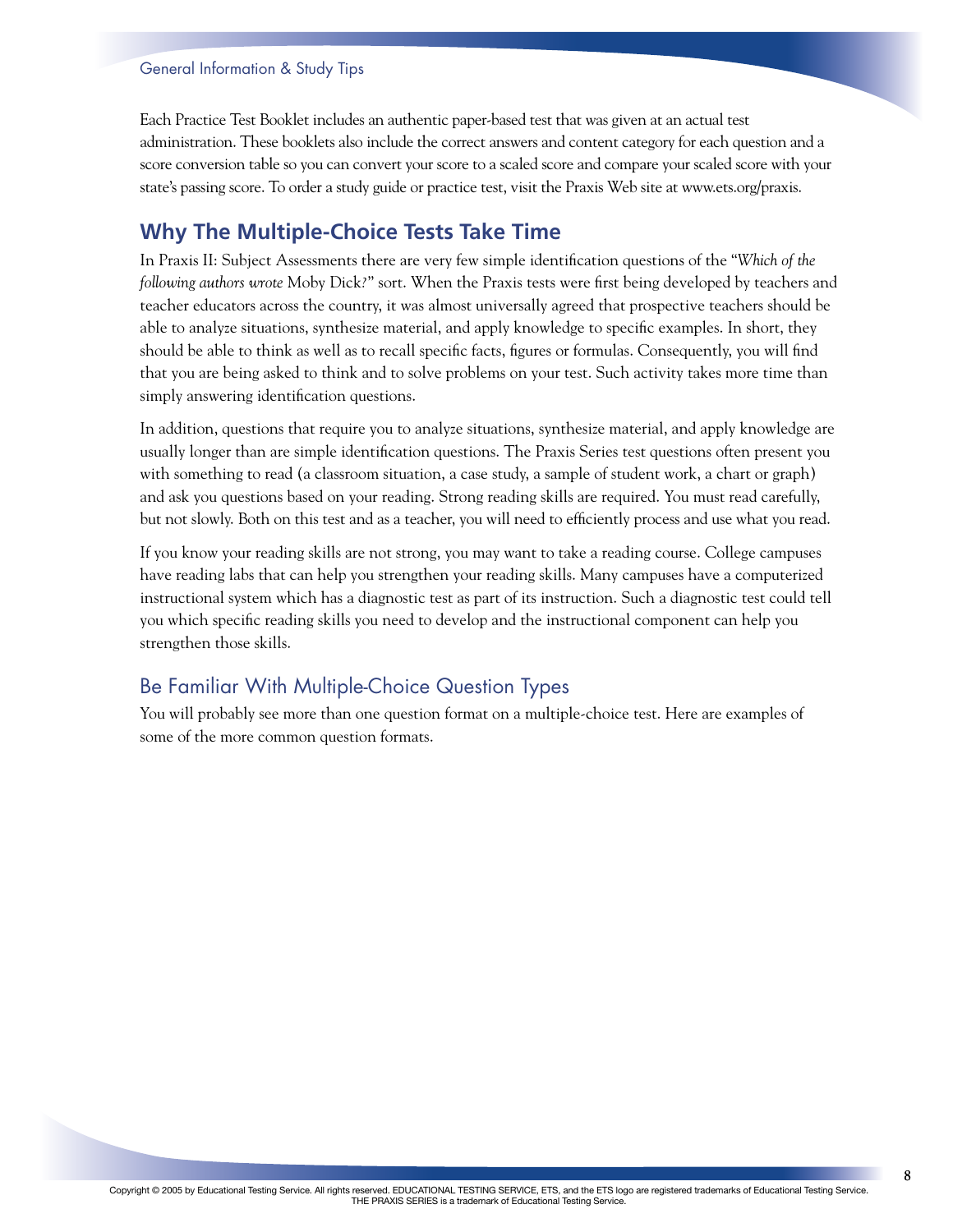#### 1. Complete The Statement

In this type of question, you are given an incomplete statement. You must select the choice that will make the completed statement correct.

#### The underlying concepts of division most likely will be understood by the greatest number of children if the teacher

- (A) presents the concept of division in several ways
- (B) thoroughly explains the theory of division
- (C) provides one easy step-by-step procedure for dividing
- (D) stresses the everyday usefulness of understanding division

 To check your answer, re-read the question and add your answer choice at the end. Be sure that your choice best completes the sentence. **TIP**

The correct answer is A. Current learning theory supports the idea of appealing to the various learning styles in a classroom. The more ways a teacher can show what division is, the more likely it is that students will understand. If they understand the concept of division, they will be more likely to understand and perform the procedure.

#### 2. Which Of The Following

This question type is discussed in detail in the next section. Also discussed in the next section are strategies for helping you understand what the question is asking, and understanding details in the question that help you select the correct choice.

### Which of the following are pronounced differently depending on whether they are used as nouns or verbs?

- (A) lick, bottle, can
- (B) table, herd, carpet
- (C) drive, catalog, board
- (D) sow, entrance, present

The question above asks you to pick the group of words pronounced one way when they are used as nouns and another way when they are used as verbs. Pronounce these words to yourself to check your answer.

The correct answer is D.

To check your answer, replace "which of the following" with your selection and read the statement.

9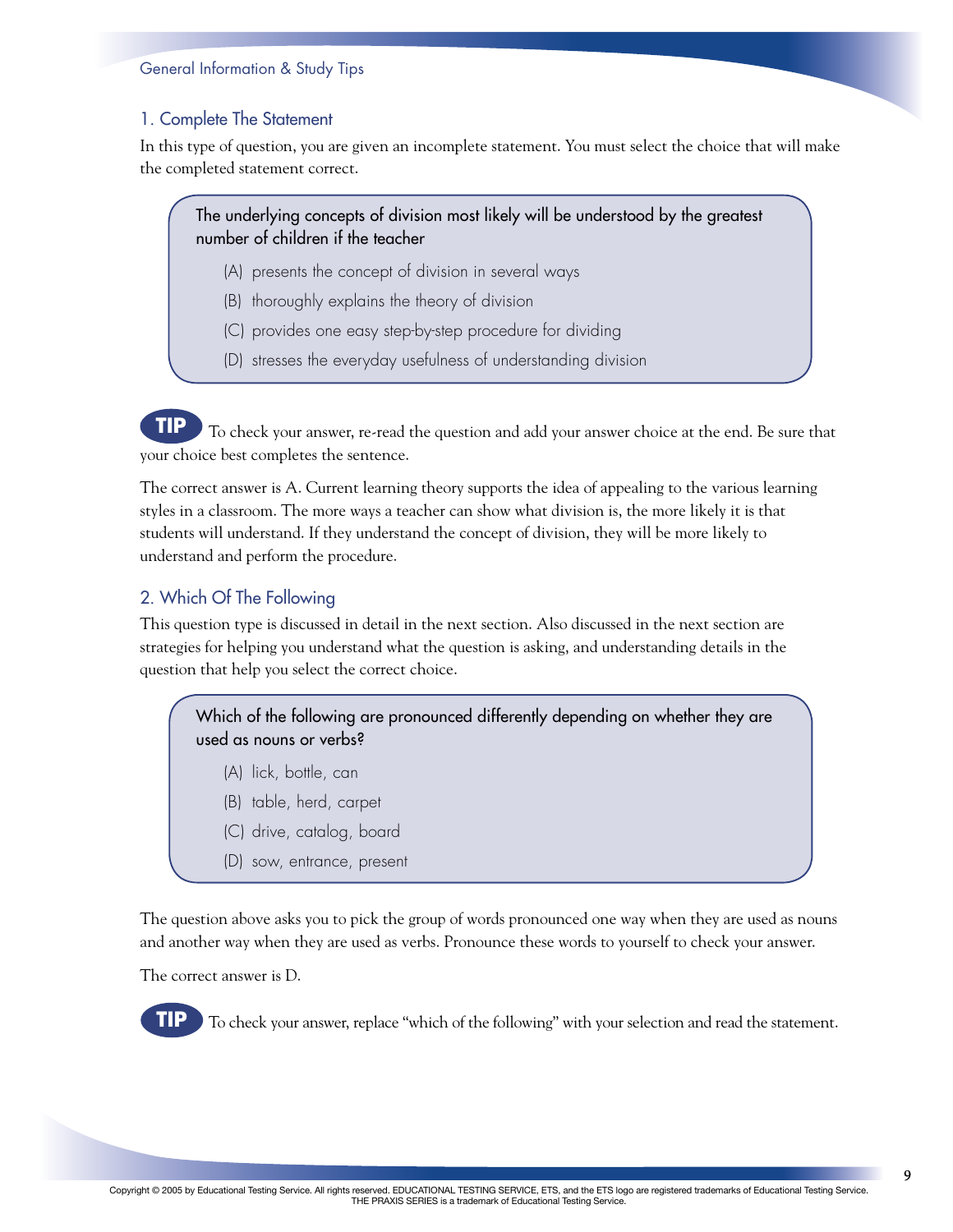#### 3. Roman Numeral Choices

This format is used when there can be more than one correct answer in the list. The following question refers to the diagram of a classroom seating arrangement:



One useful strategy in this type of question is to assess each possible answer before looking at the answer choices. Then evaluate the answer options. In the question above, the classroom design is suited to both independent work and lecture. So the answer is B.

 To check your answer, reread the question and substitute your answer choice for the words, "which two of the following activities". Make sure the Roman numerals in the answer you select match the Roman numerals of your choices in the list above. **TIP**

### 4. Questions Containing "NOT," "LEAST," "EXCEPT"

This question type is discussed at length in the next section. It asks you to select the choice that does not fit. You must be very careful with this question type, because it is easy to forget that you are selecting the negative. This question type is used in situations in which there are several good solutions or ways to approach something, but also a clearly wrong way to do something.

#### 5. Questions About Graphs, Tables, or Reading Passages

The important thing to keep in mind when answering questions about tables, graphs, or reading passages is to provide only the information that is asked for in that question. In the case of a map or graph, you might want to read the questions first, and then look at the map or graph in light of the questions you have to answer. In the case of a long reading passage, you might want to go ahead and read the passage, marking places you think are important, and then answer the questions. Again, the important thing is to be sure you answer the question as it refers to the material presented, so read the question carefully.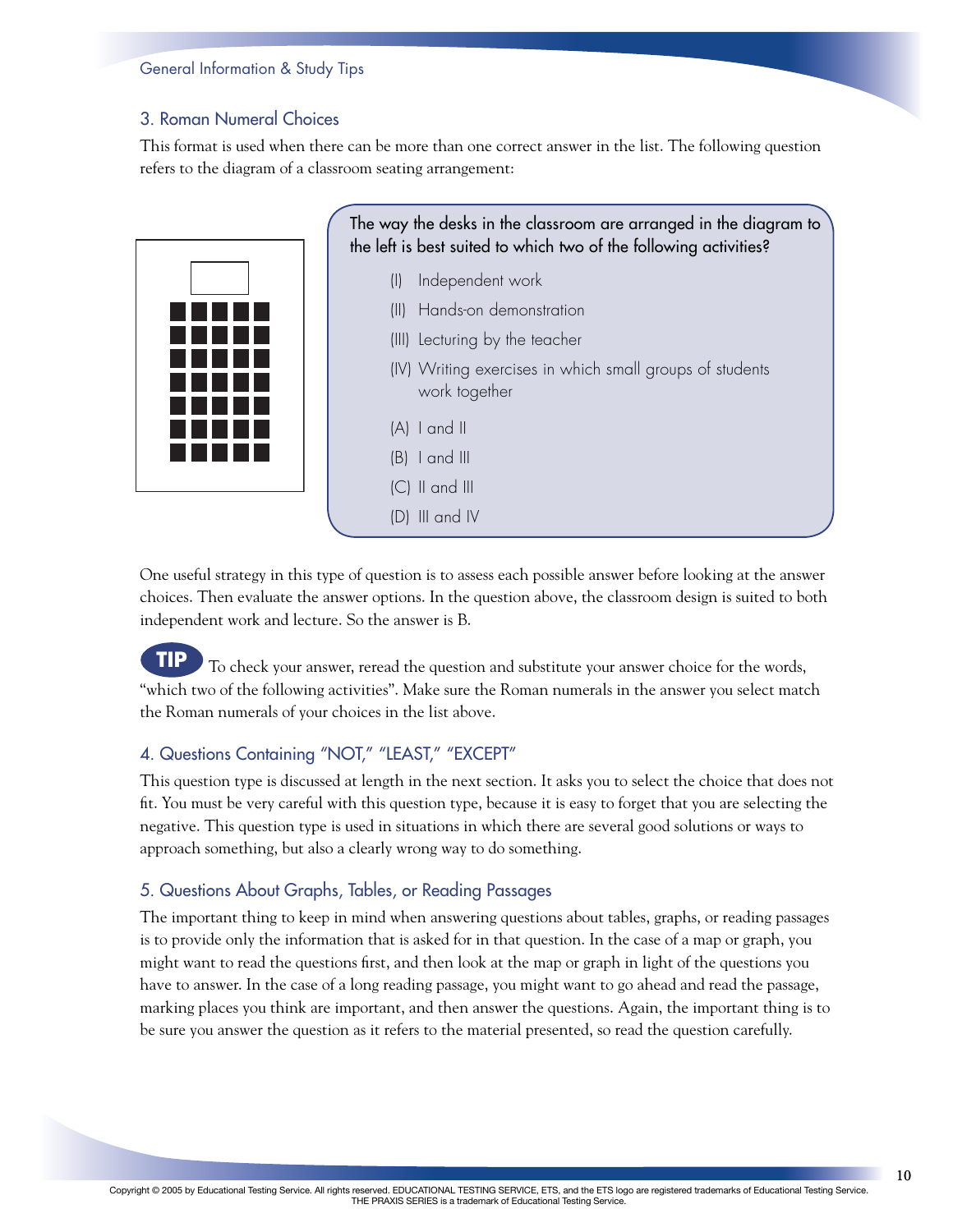Look at this example:



World Production of Crude Oil in 1974–1975 by Country



There is no reason to spend a great deal of time trying to understand the graph fully when you are being asked a very specific question about it. Here, the best approach is to read the question and then to read the graph with the question in mind. You can quickly see that two countries produced more crude oil in 1975 than in 1974, so the answer is C.

11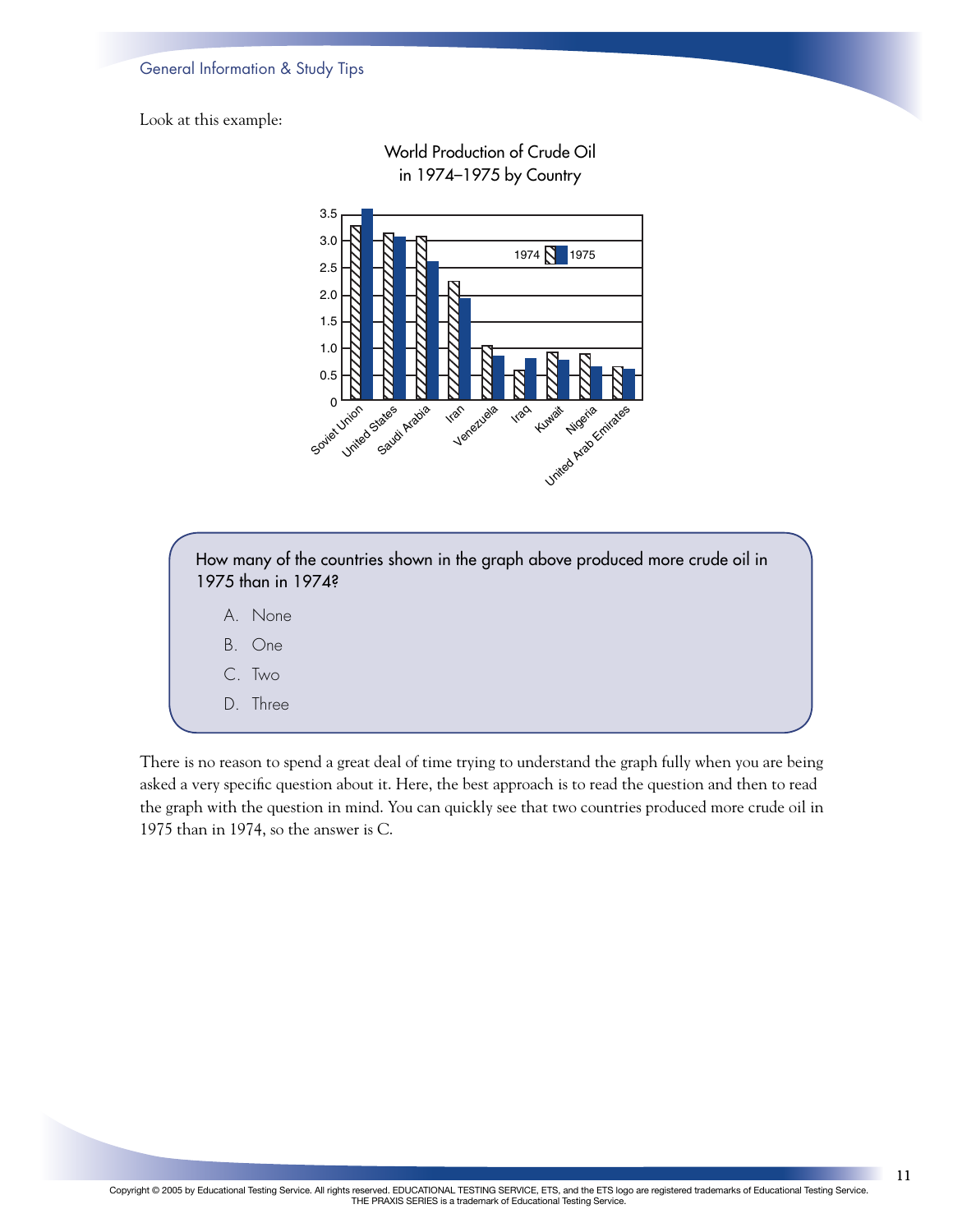Here is another example, this one taken from the Social Studies section of the Middle School: Content Knowledge test:

| <b>Estimated Population Of</b><br>American Colonies, 1630 And 1750 |             |                    |
|--------------------------------------------------------------------|-------------|--------------------|
|                                                                    | 1630        | <u>1750</u>        |
| New England<br>White Inhabitants<br><b>Black Inhabitants</b>       | 1,796<br>0  | 349,029<br>10,982  |
| Middle Colonies<br>White Inhabitants<br><b>Black Inhabitants</b>   | 340<br>10   | 275,723<br>20,736  |
| Southern Colonies<br>White Inhabitants<br><b>Black Inhabitants</b> | 2,450<br>50 | 309,588<br>204,702 |
| Total<br>White Inhabitants<br><b>Black Inhabitants</b>             | 4,586<br>60 | 934,340<br>236,420 |

#### Which of the following is a correct statement supported by the table above?

- A. Religion was a powerful force opposing slavery in the American colonies.
- B. Slavery grew rapidly throughout the American colonies despite restrictions on the slave trade.
- C. Southern landholders preferred the labor of indentured servants to slave labor.
- D. By 1750, the southern colonies had become demographically distinct from the other colonies.

As with the question about the graph on the previous page, the best way to approach this question would be to read the question before studying the table. You might want to look over the table briefly in order to get yourself oriented. (What is it about? How is it organized?) But the key to answering correctly is reading the question and using only the information presented in the table to answer it.

The only claim that is fully supported by the table is D. All the other answers provide conclusions that cannot be drawn solely from the information presented in this chart.



Read the questions before studying graphs, maps, or tables.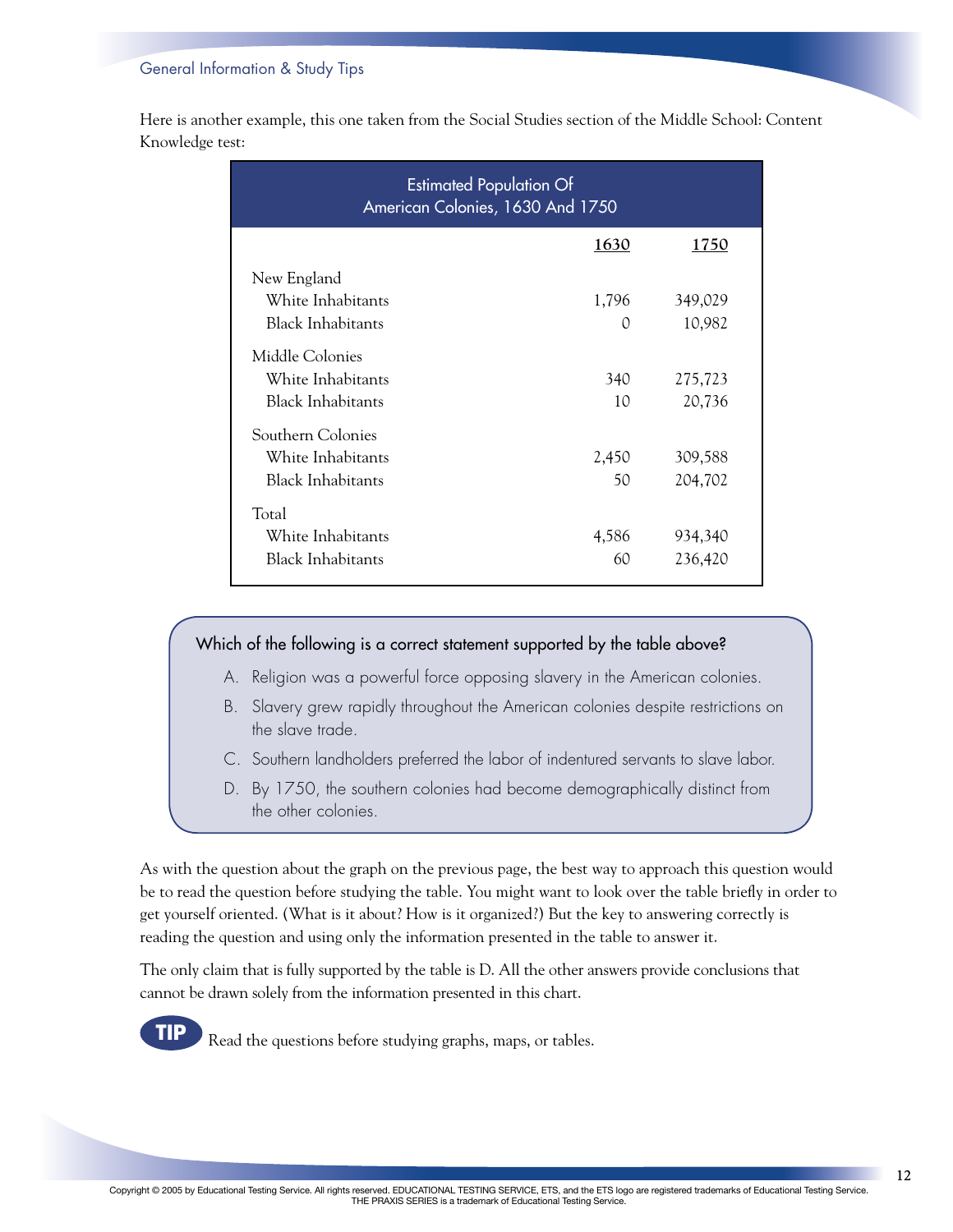#### 6. Other Formats

New formats are developed from time to time in order to find new ways of assessing knowledge with multiple-choice questions. If you see a format you are not familiar with, read the directions carefully. Then read and approach the question the way you would any other question, asking yourself what you are supposed to be looking for, and what details are given in the question that help you find the answer.

Here is an example of a format you might not have encountered before:

Directions: The following question asks you to analyze teacher goals and actions intended to lead to the achievement of the goal. Decide whether the action makes it likely or unlikely to lead to the achievement of the goal.

GOAL: To increase the participation of low-achieving middle-school students in whole-class discussions.

ACTION: Instead of asking for volunteers, the teacher randomly calls on students to discuss homework assignments.

- (A) Likely, because students who feel anxiety about being called on will be more at ease and will pay more attention to class discussion.
- (B) Likely, because low-achieving students often hesitate to volunteer and random questioning will increase responses from these students.
- (C) Unlikely, because students in the middle-school grades prefer to have a choice in responding to discussions.
- (D) Unlikely, because students' positive feelings toward the teacher will decrease.

In order to answer this question correctly you must read the directions, which explain how the paragraph marked "GOAL", the paragraph marked "ACTION," and the answer choices fit together.

The answer is B because it is the only action that is both "likely" to be successful and "likely" the right reason. To answer this question, you would first decide whether or not the action was likely to achieve the desired goal. Then you would select the reason. This two-part selection process would bring you to your answer.

## **Understanding Multiple-Choice Questions**

You will probably notice that multiple-choice questions use word order (or *syntax*) that is different from the word order you're used to seeing in ordinary things you read, like newspapers or textbooks. One of the reasons for the unusual word order of multiple choice questions is that many such questions contain the phrase, "which of the following."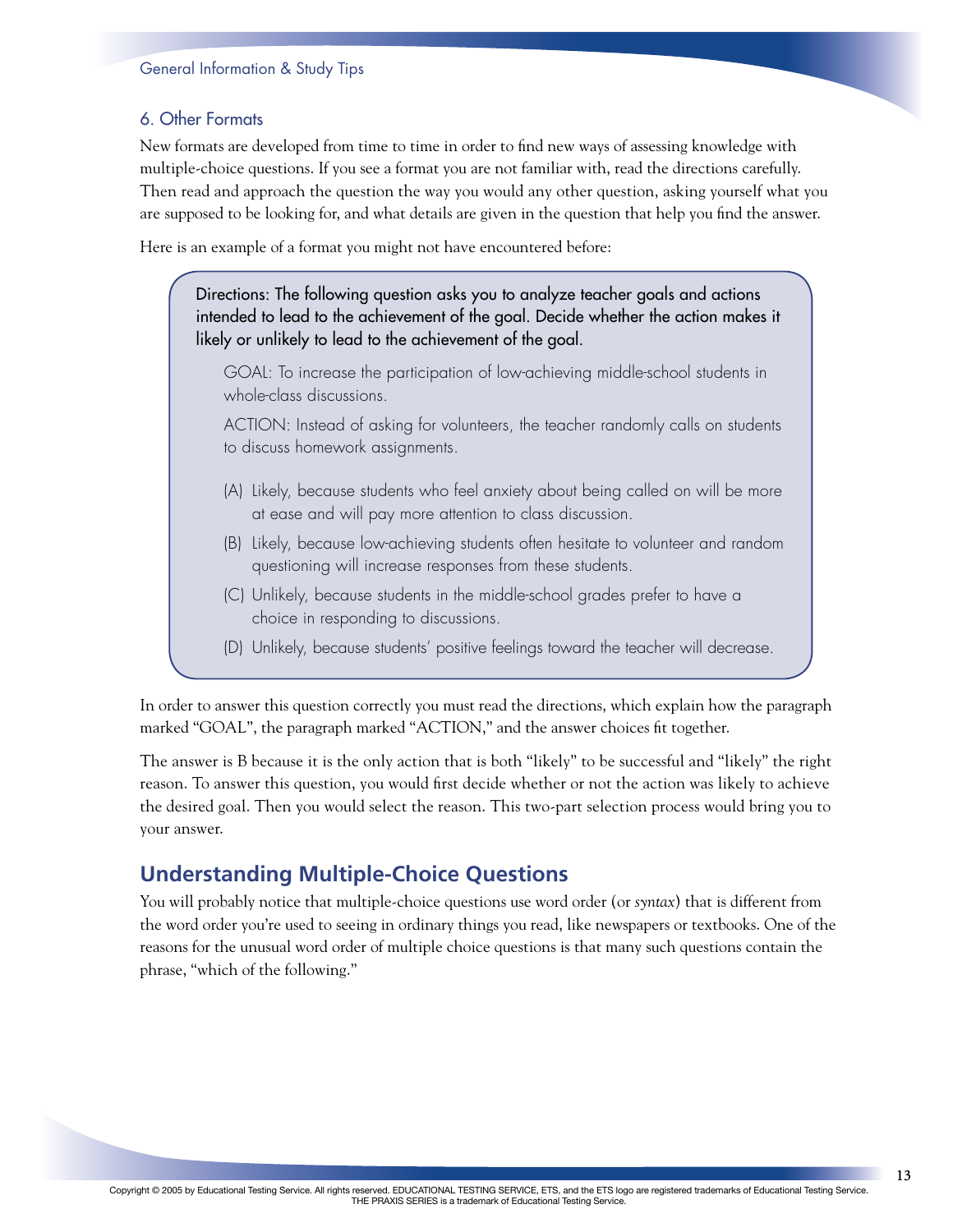The purpose of the phrase, "which of following" is to limit your choice of answers only to the list given. For example, look at this question:

|  | Which of the following is a flavor made from beans? |
|--|-----------------------------------------------------|
|  | (A) Strawberry                                      |
|  | (B) Cherry                                          |
|  | (C) Vanilla                                         |
|  | (D) Mint                                            |

You may know that chocolate and coffee are flavors made from beans also. But they are not listed, and the question asks you to select from among the list that follows ("which of the following"). So the answer has to be the only bean-derived flavor in the list: vanilla.

Notice that the answer can be substituted for the phrase "which of the following." In the question here, you could insert "vanilla" for "which of the following," and have the sentence "Vanilla is a flavor made from beans." Sometimes it helps to cross out "which of the following" and insert the various choices.

Also, looking carefully at the phrase, "which of the following" helps you to focus on both what the question is asking you to find and on the answer choices. In the simple example here, all of the answer choices are flavors. Your job is to decide which of the flavors is the one made from beans.

The vanilla bean question is pretty straightforward. But the phrase, "which of the following" can also be found in more challenging questions. Look at this question:

Entries in outlines are generally arranged according to which of the following relationships of ideas?

- (A) Literal and inferential
- (B) Concrete and abstract
- (C) Linear and recursive
- (D) Main and subordinate

The placement of "which of the following" tells you that the list of choices is a list of "relationships of ideas." What are you supposed to find as an answer? You are supposed to find the choice that describes how entries, or ideas, in outlines are related.

Sometimes it helps to put the question in your own words. Here, you could paraphrase the question as "How are outlines usually organized?" Since the ideas in outlines usually appear as main ideas and subordinate ideas, the correct answer is D.

 Don't be put off by words you don't understand. It might be easy to be upset by words like "recursive" or "inferential". Read carefully to understand the question and look for an answer that fits. An outline is something you are probably familiar with, and expect to teach to your students. So slow down, and use what you know. **TIP**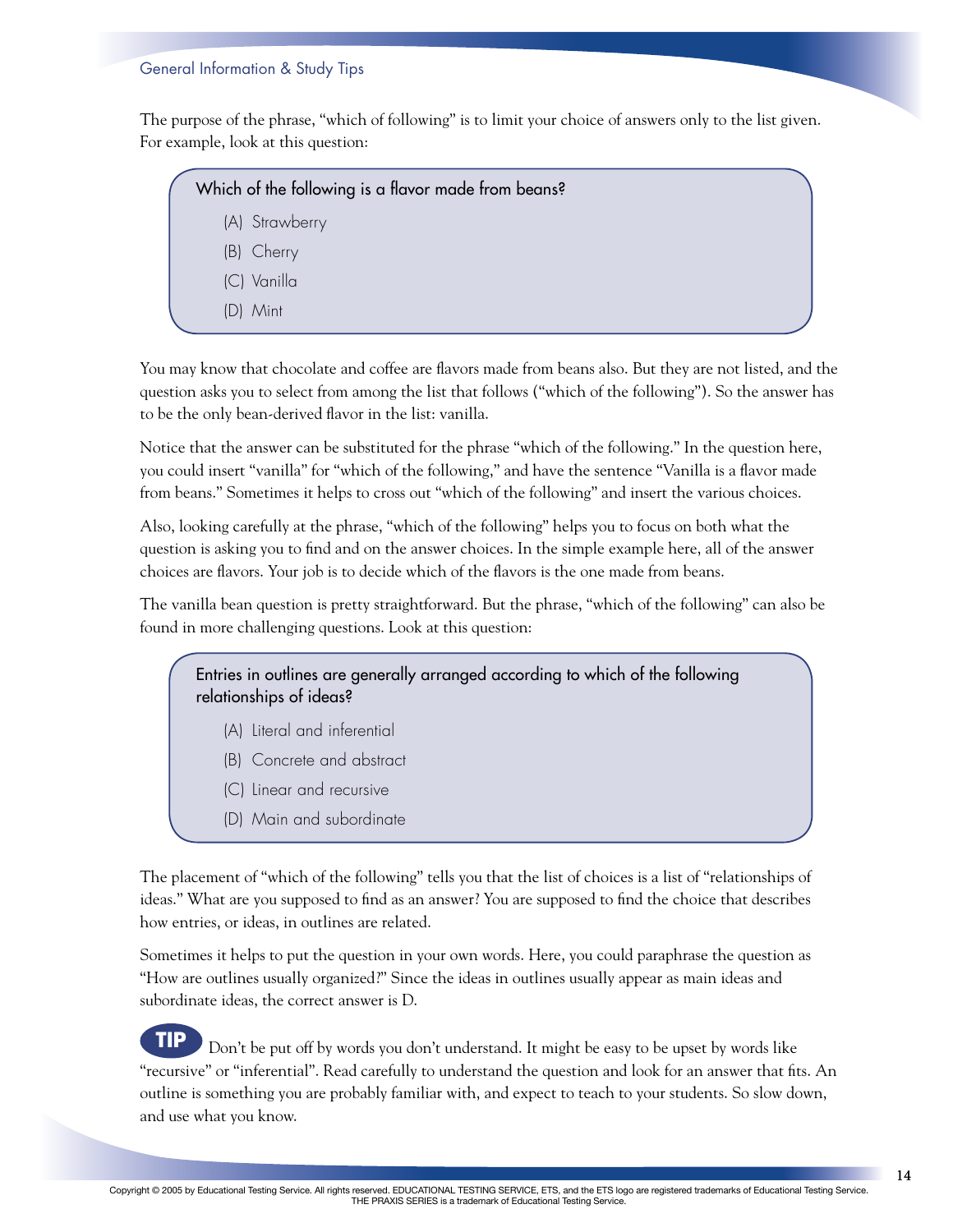Don't make the questions more difficult than they are. Don't read for "hidden meanings" or "tricks." There are no "trick questions" on Praxis II: Subject Assessments. They are intended to be serious, straightforward tests of subject knowledge. **TIP**

Because people expect test-making companies to write with more grammatical correctness than most media use today, test questions can look old-fashioned, or just plain difficult to follow. Look at this question from the Elementary Education test:

#### In which of the following theories is the influence of rewards most likely to be emphasized explaining behavioral change?

- (A) Information-processing theory
- (B) Operant conditioning theory
- (C) Classical conditioning theory
- (D) Cognitive development theory

Write the question in your own words here:

After spending a minute with the question, you can probably see that you are being asked to find the theory which explains changes in behavior in terms of rewards. (The correct answer is B.) The important thing—if you're not planning to take the Elementary Education test—is figuring out what the question is *asking*. Figuring out the *answer* is the second step. With enough practice, you should be able to figure out what any question in any field is asking. Knowing the answer is, of course, a different matter, but you have to understand a question before you can answer it.

It takes more work to understand "which of the following" questions when there are more words in a question. The Praxis Series test questions often portray actual classroom situations and actual teaching strategies. You will be asked to apply your knowledge of teaching theory to a specific situation, just as you would in a classroom. Questions that require application of theory to practice invariably require more reading than straight naming-the-theory questions would.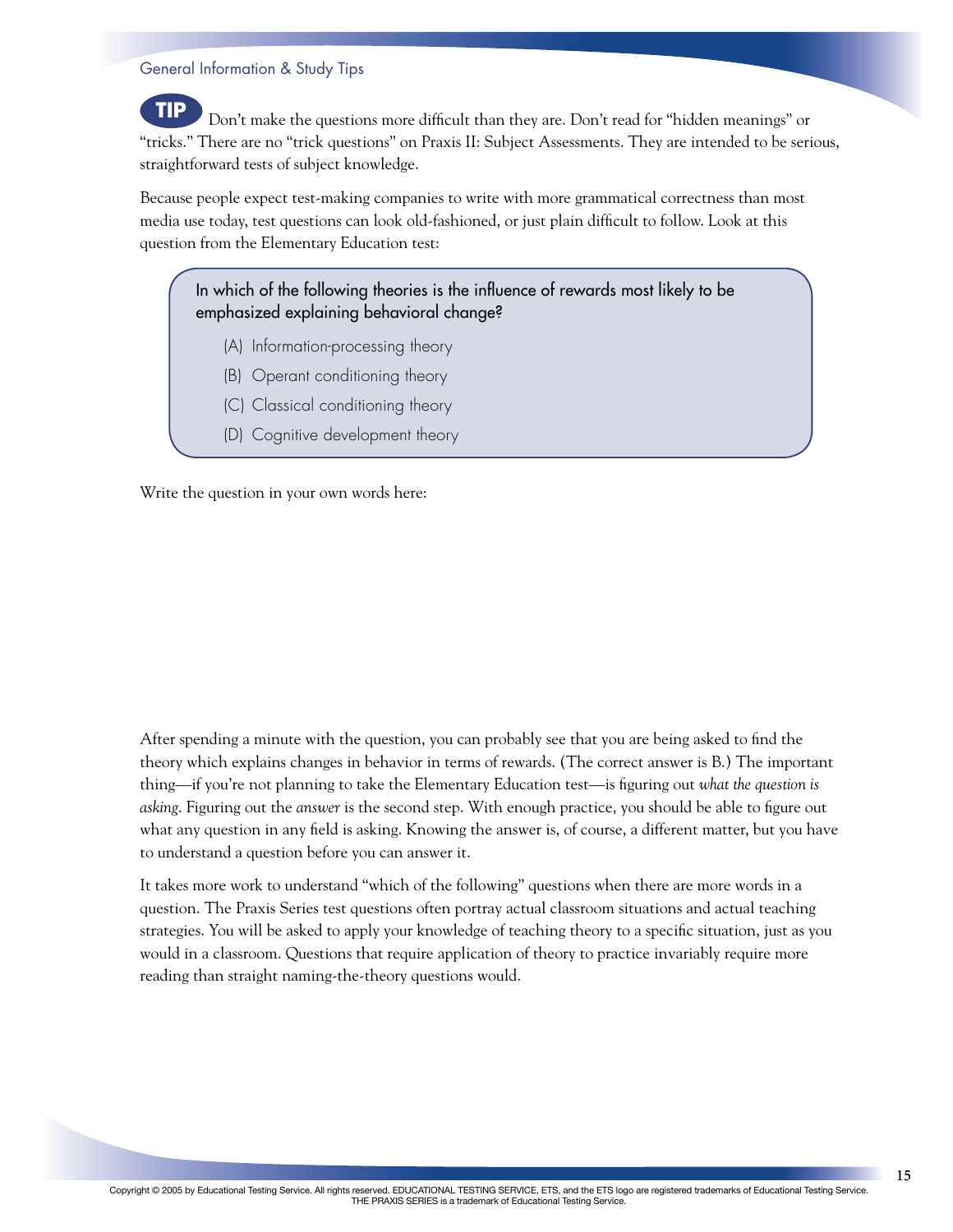Consider this question:

A teacher gives her students a list of items to use in an essay and intends the list to serve as a kind of learning support called a scaffold. If the students use the list effectively, which of the following would be an appropriate next step for the teacher to take when assigning the students their next essay?

- (A) Asking the students to come up with their own list of terms to use in the new assignment.
- (B) Giving the students a longer list of terms to use in the new assignment.
- (C) Giving the students a list of terms and asking them to write down a definition of each before beginning the new assignment.
- (D) Asking the students to use the same terms in the new assignment.

Given the placement of the phrase, "which of the following," you can tell that the list of answer choices is a list of "next steps." What are you supposed to select from the list? An "appropriate next step."

Being able to select "an appropriate next step" depends on our understanding the situation described in the question. Describe the situation in your own words here:

Also, selecting the appropriate next step depends on your knowing what "scaffolding" is, and knowing that after "scaffolding" (in this question, providing the students with a list of words), a teacher is supposed to shift the supporting to the students themselves (called "fading").

Instead of asking "What comes after scaffolding?" the question asks you to apply your knowledge of these strategies to a specific situation. Selecting the correct answer  $(A)$  depends on your being able to read accurately and process information efficiently.

 Read the questions carefully. Try writing the question or describing the situation in your own words. Try substituting the phrase "which of the following" with the answer you select. **TIP**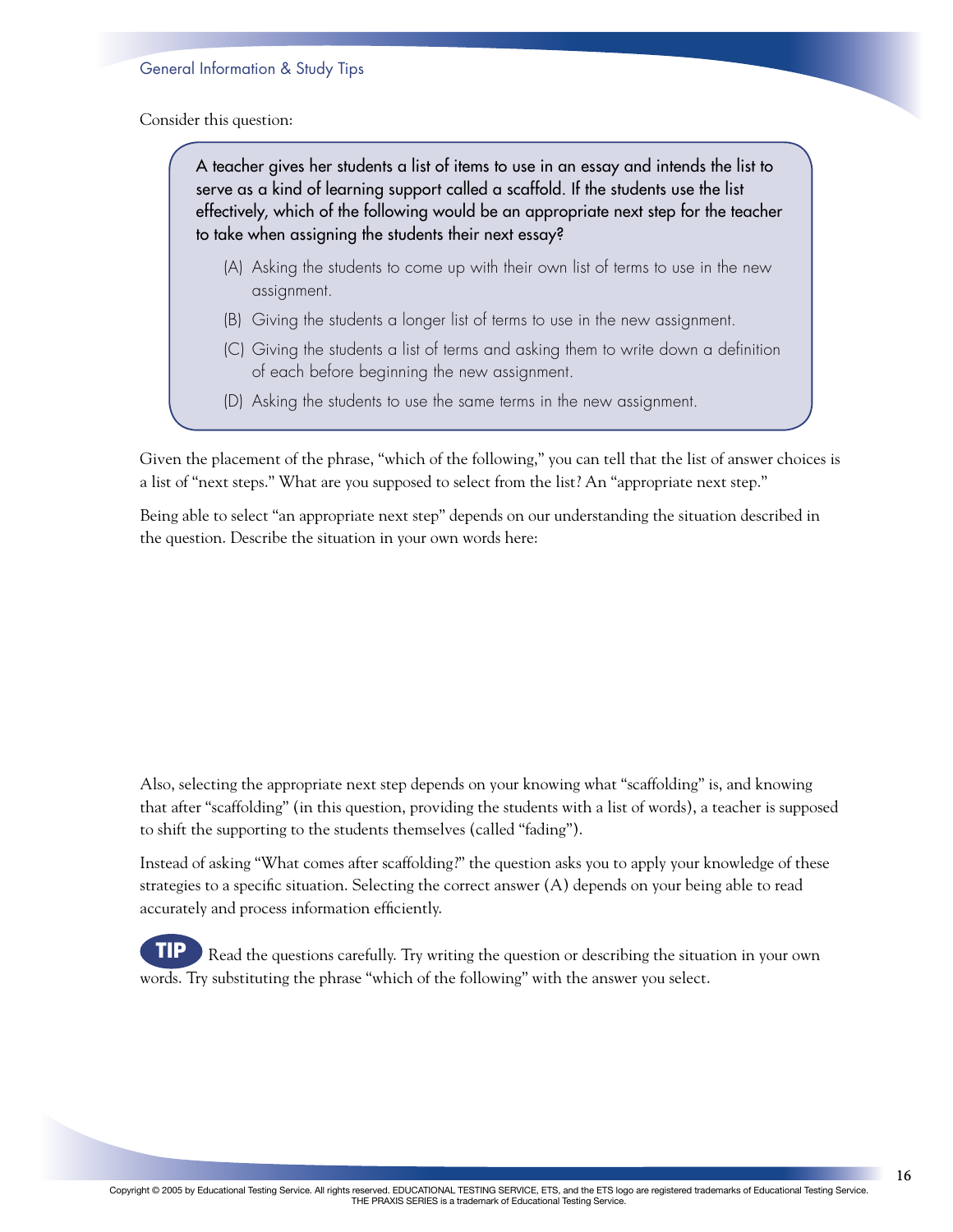## **Understanding The Details Of The Question**

Another factor in understanding questions is to understand all of the details of the question that may help you find the answer. Here is an example of such a question:

## In order to determine how well the students in an eighth-grade class are reading as compared to other students in the nation, a teacher should examine the results of which of the following kinds of tests?

- (A) A criterion-referenced reading test
- (B) A norm-referenced reading test
- (C) An aptitude test
- (D) An informal reading inventory

The placement of "which of the following" tells you that you are selecting a kind of test for your answer. The details in the question that help you determine your answer are: eighth-grade students; reading test; comparison with other students in the nation. These are the conditions that your answer must fit. These are also all clues that can help you select your answer.

All of the choices seem appropriate for eighth-graders, and all of the tests listed might be used to assess reading skills. But only B satisfies the detail that you want to compare these students' scores with scores of other students in the nation. Such a comparison is provided by a norm-referenced test.

You may find that it helps you to circle each of the details of the question in your test book so that you don't miss any of them. It's only by looking at all parts of the question carefully that you will have all of the information you need to answer the question. **TIP**

Here is another example of a question. Write in the space provided what you're looking for as an answer, and list the other details of the question.

Which of the following events would result in a bias that may affect the validity of the standardized test scores for a test that presents multiple-choice questions and uses a gridded answer sheet?

- (A) Three students use a geometric pattern to fill out their answer sheets.
- (B) A teacher gives the entire class an extra ten minutes to complete the test because three students with learning disabilities need more time
- (C) A teacher selects a test that has questions that match the skills and concepts taught in the classroom.
- (D) Students taking the test have taken a different form of the same test the previous year.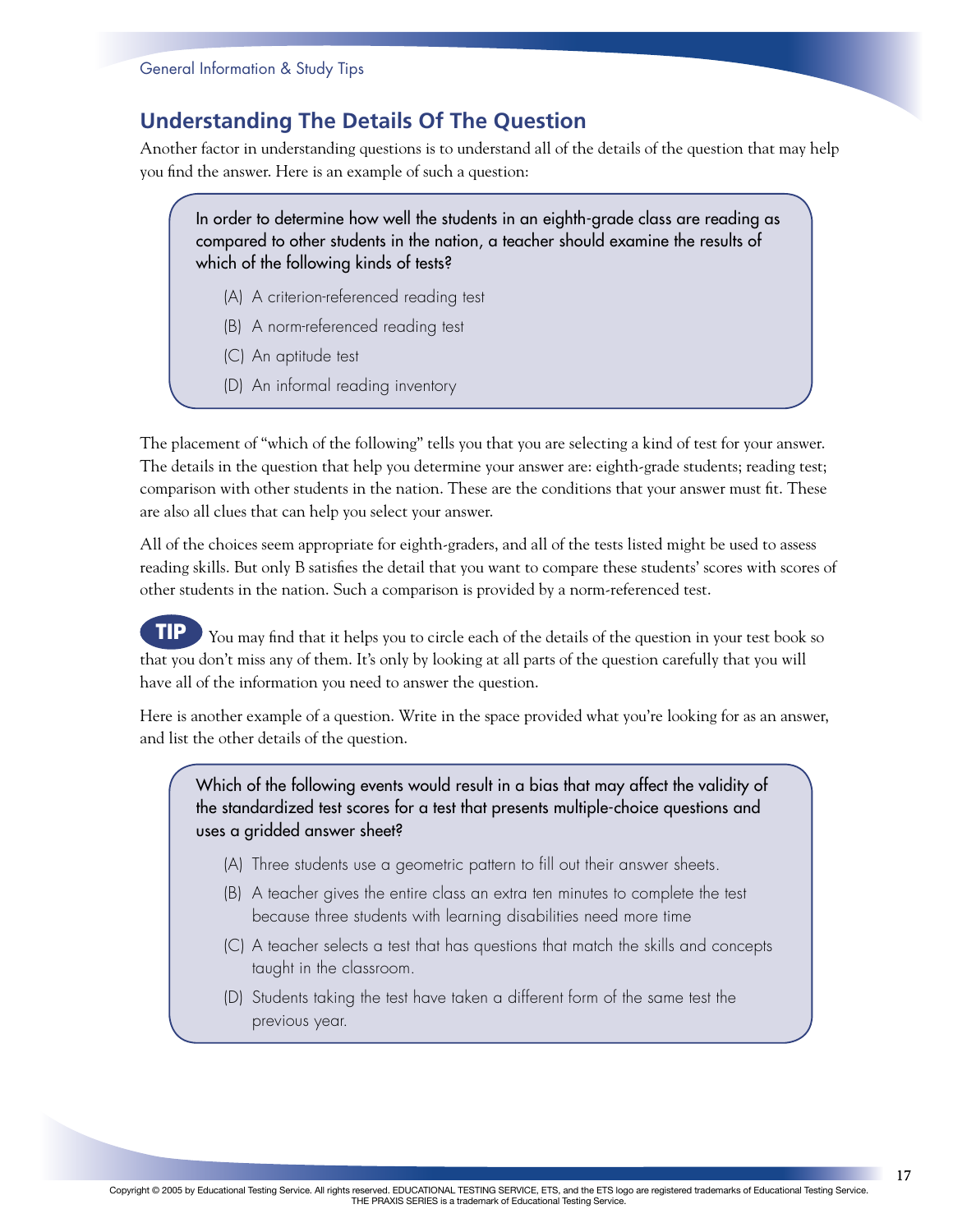What I'm looking for as the answer:

What are the other details of the question?

You're looking for an event that would bias (i.e., negatively affect) the validity of a standardized test. Other details presented in the question are: the test is multiple-choice and uses a standardized ("gridded") answer sheet.

In order to answer the question correctly, you would have to know something about the factors affecting the validity of standardized tests. Nevertheless, with this strategy of looking at the question, and looking at the details of the question, you can understand what the question is asking, whether you know the answer (B) or not. When you understand the question, you can at least make an educated guess at the answer. Often, when you understand the question, you will find that you know the answer.

Once you have determined your answer, make sure to fill in the answer sheet. **TIP**

## **Understanding Questions Containing "NOT," "LEAST," "EXCEPT"**

The words "NOT," "LEAST," and "EXCEPT" can make comprehension of test questions more difficult. You are being asked to select the answer choice that does not fit. You must be very careful with this question type because it's easy to forget that you're selecting the negative. This question type is used in situations where there are several good options, but also a clearly wrong answer. These words are always capitalized when they appear in The Praxis Series test questions, but they are easily (and frequently) overlooked.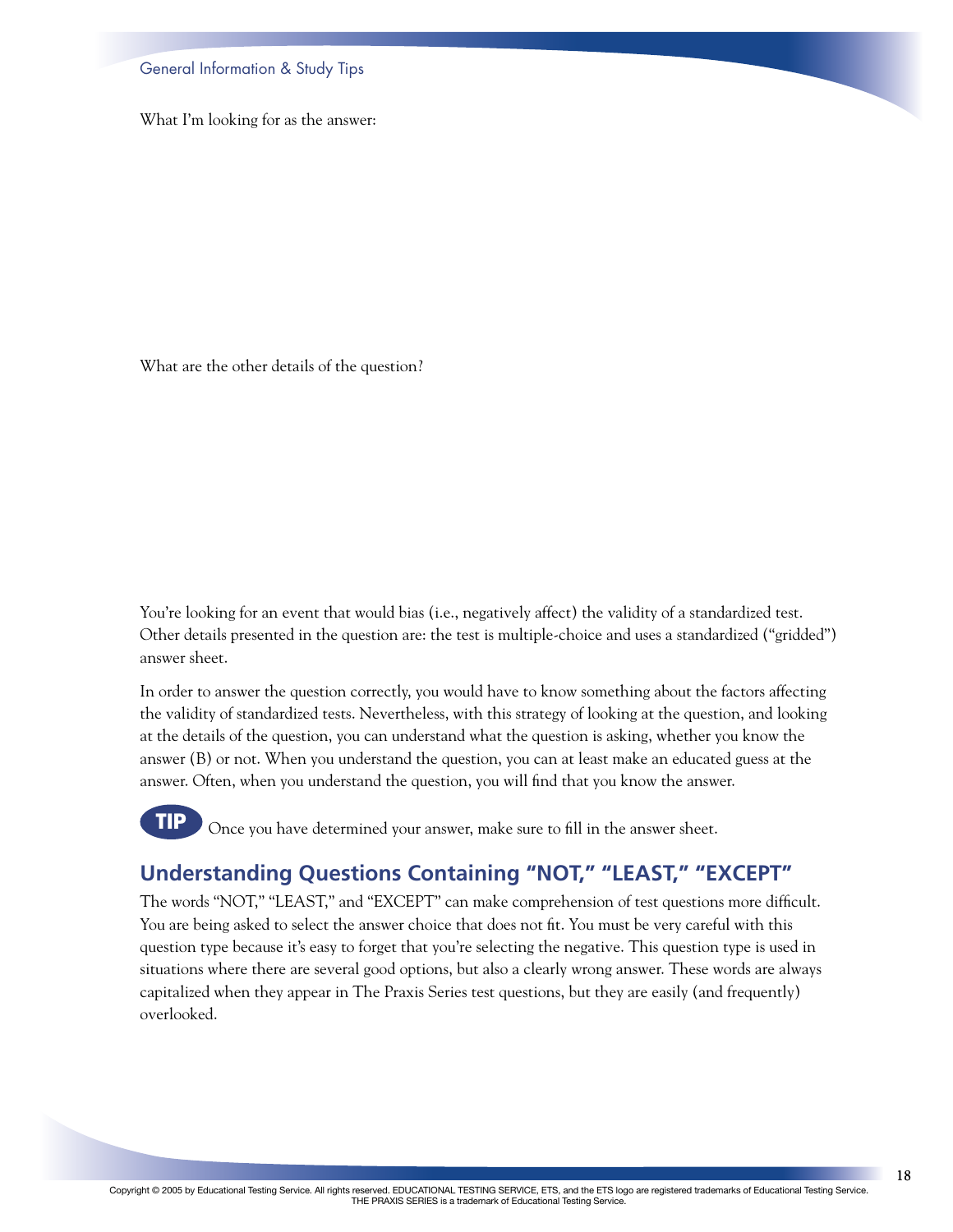For the following test question, determine what kind of answer you're looking for, and what the details of the question are.

According to most researchers on bilingualism, which of the following would be LEAST helpful for children whose native language is not English and who have limited English proficiency to acquire knowledge of a subject?

- (A) Teaching them the subject exclusively in English.
- (B) Teaching them the subject in their native language until their English skills permit instruction in English.
- (C) Developing their English skills while they are learning the subject.
- (D) Strengthening native language skills to support subject-matter instruction.

What I'm looking for:

Details of the question:

You're looking for the strategy that would be LEAST effective. The details are that the students' native language is not English, they have limited English proficiency, and the goal is for them to acquire knowledge of a subject (not simply English language skills). Another detail is that the answer you select has to be based on research on bilingualism; not just what might seem like a good answer. A is the correct answer—that is, all of the other choices are more effective than A.

 It's easy to get confused while you're processing the information to answer a question with a "NOT," "LEAST," or "EXCEPT" in the question. If you treat the word "LEAST" as one of the details you must satisfy, you have a better chance of understanding what the question is asking. And when you check your answer, make "least" one of the details you check for. **TIP**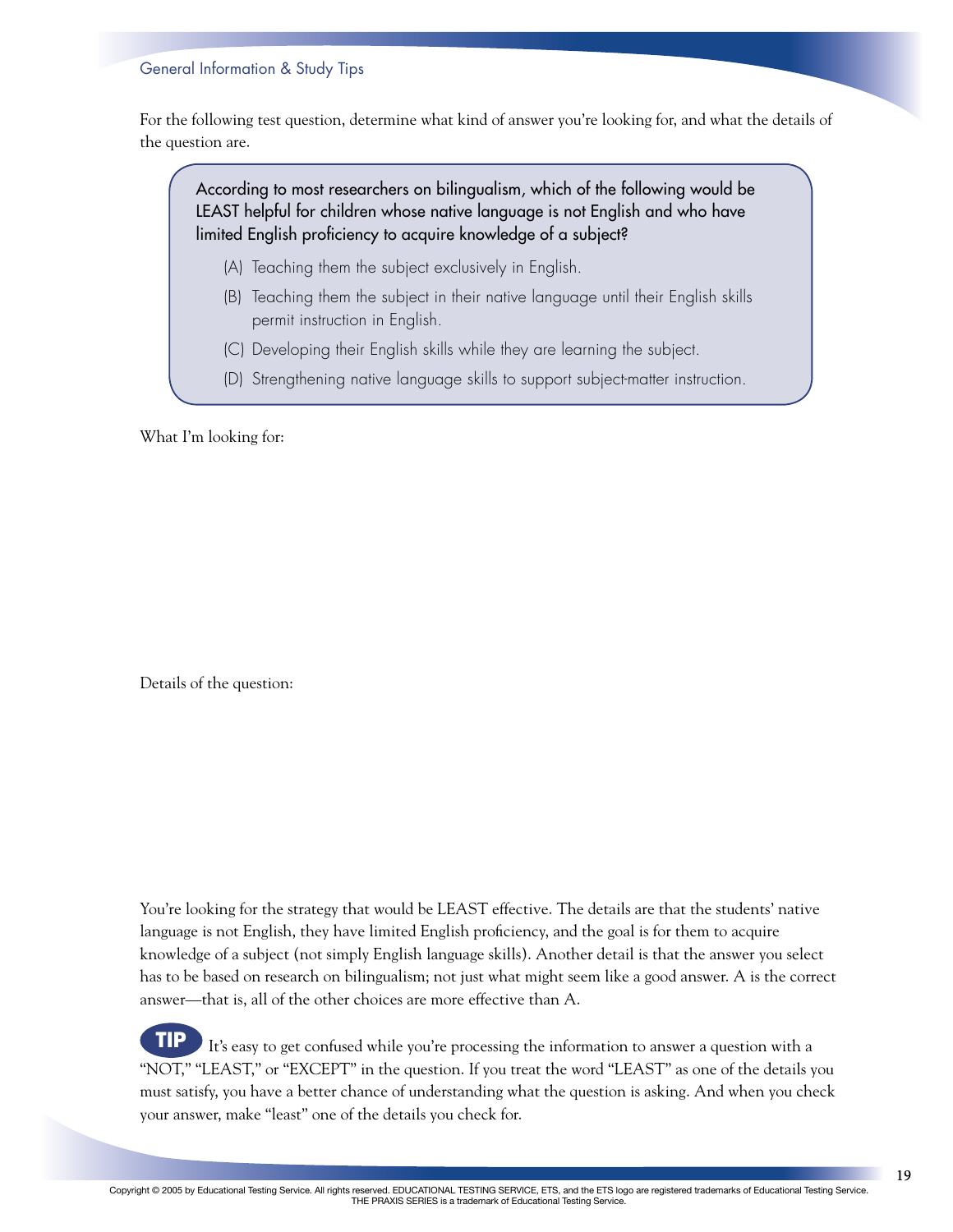Here's a slightly more difficult example of "NOT" kind of question to test your developing skills. First look at what the question is asking you to find, and then list the details of the question.



(D) Students should not attempt to read aloud before they can read grade-level texts silently with understanding.

What I'm looking for:

Details of the question:

You're looking for a theory of language learning that the teacher's actions "fail to take into account." This is a kind of NOT question. It could easily be worded "which of the following theories of language learning does NOT support the teacher's actions?"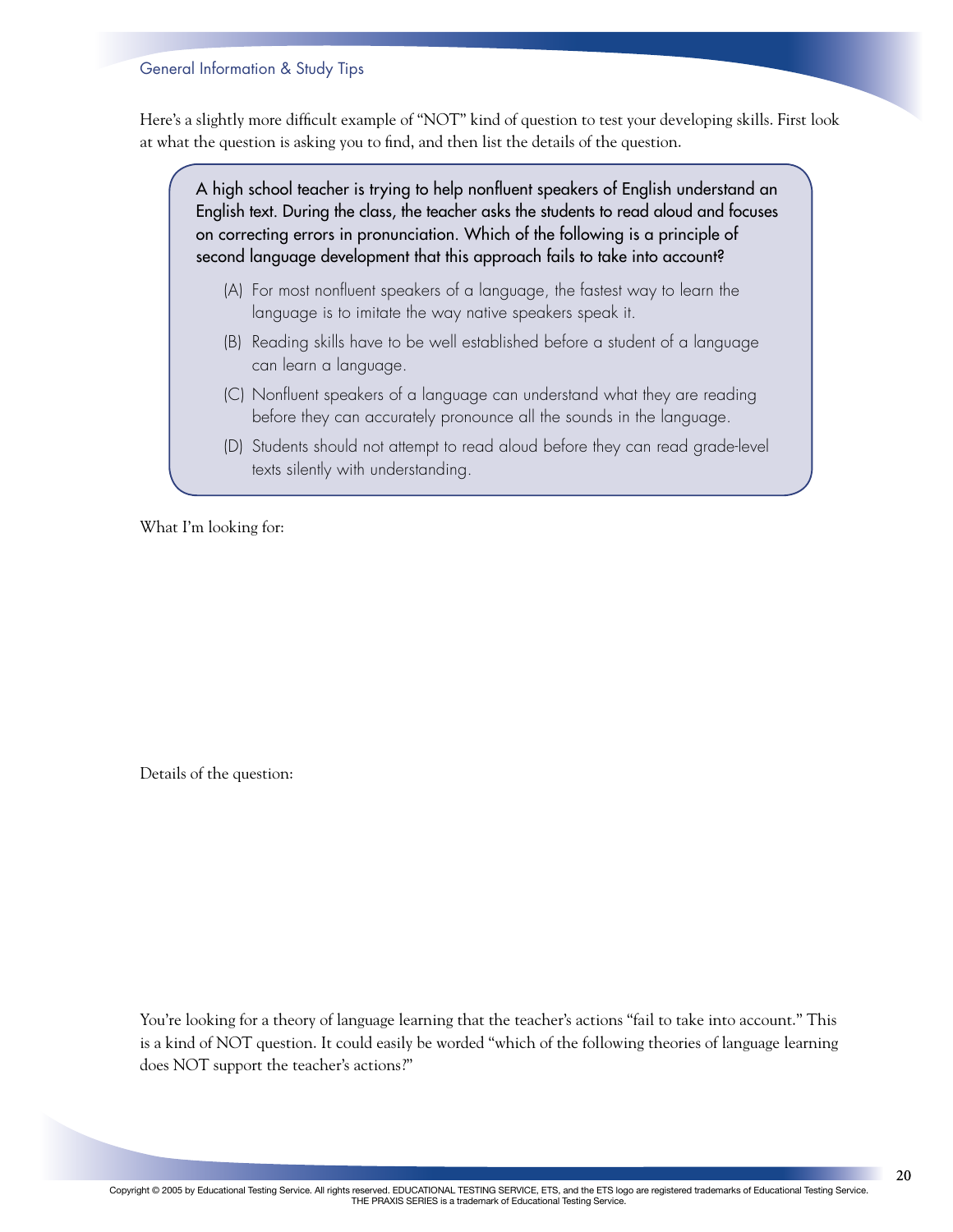Details of the question are in the situation described. The students are "nonfluent." They are reading aloud. The teacher "focuses on" correcting their pronunciation and is trying to help them understand the content of the text.

The question sets up a relationship between understanding content and pronunciation. The teacher seems to think that correct pronunciation of words will help promote understanding. The correct answer (C) says that nonfluent speakers can understand the content of a language without being able to pronounce all the words correctly. This is the theory that the teacher "fails to" (or does NOT) take into account.

This question is difficult. It requires careful reading and processing of information. The content of the question is probably something you know about, and when you understand exactly what the question is asking, you will be able to show what you know by selecting the correct answer.

Here's an example of a question that uses the word "EXCEPT":

|     | If there are exactly 5 times as many children as adults at a show, all of the<br>following could be the number of people at a show EXCEPT |  |
|-----|-------------------------------------------------------------------------------------------------------------------------------------------|--|
|     | (A) 102                                                                                                                                   |  |
| (B) | 80                                                                                                                                        |  |
| IC) | 36                                                                                                                                        |  |
|     | 30                                                                                                                                        |  |

What I'm looking for:

Details of the question: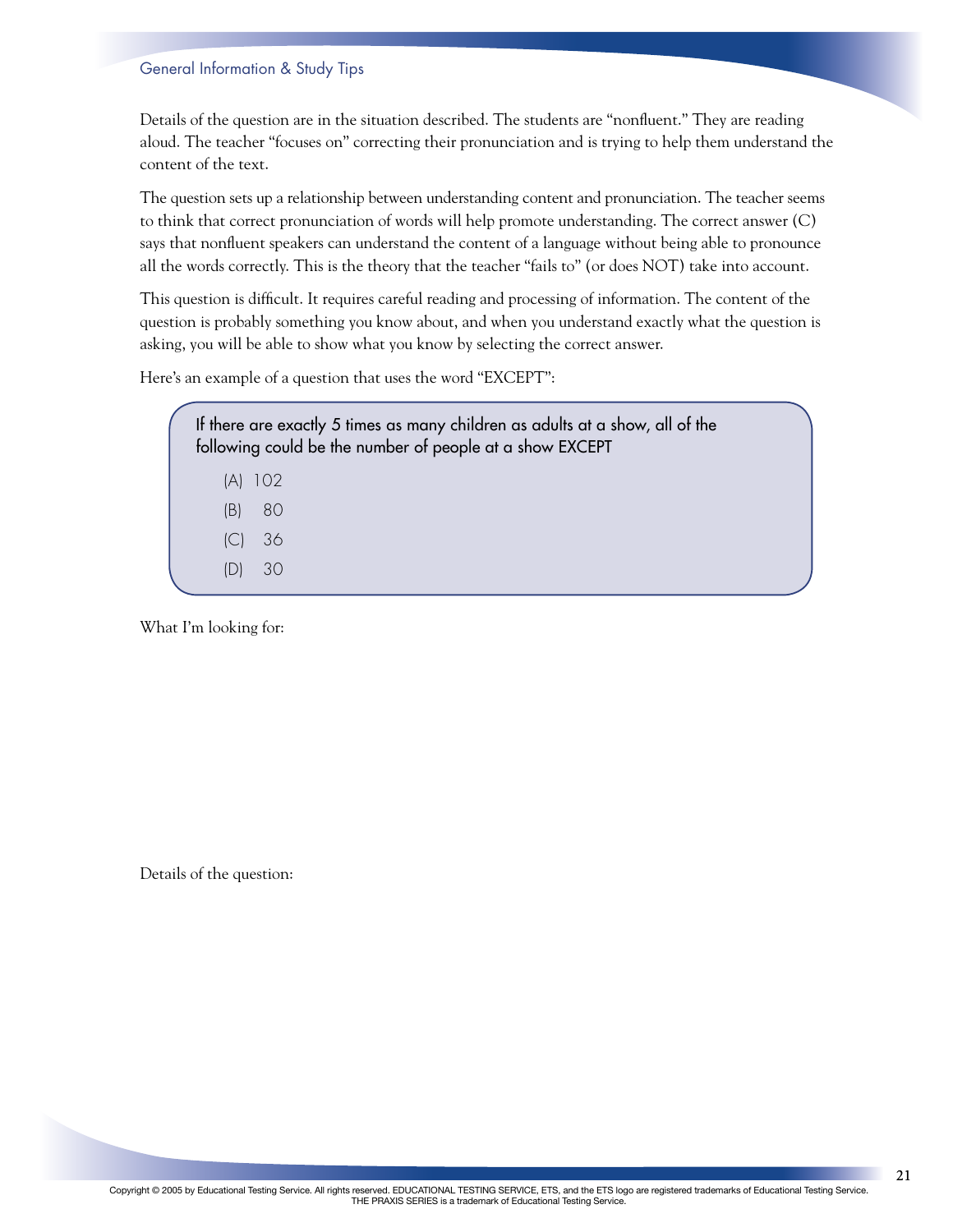You're looking for the number that cannot be the sum of a number plus five times that number. There are several ways to solve this problem  $(x + 5x = 6x)$ , including trial and error. You may also know that all possible numbers must be multiples of 6. The only number that is NOT a multiple of 6 is 80. The correct answer is B.

Again, the key to answering these questions correctly is remembering that all of the choices EXCEPT one are actually correct, and that you are looking for the incorrect one.

## **Preparing For Constructed-Response Tests**

### **What Are Constructed-Response Tests?**

As their name indicates, constructed-response questions require you to construct a response (e.g., write an essay, draw a graph, make a chart, write out a math proof) rather then select the correct answer from a list, as you would do for a multiple-choice question.

Constructed-response tests typically have fewer questions than multiple-choice tests do, because each question takes longer to answer. Consequently, each question on a constructed-response test usually counts for more points toward your score than does each question on a multiple-choice test. Therefore, it is important that you know how points are awarded for answers.

## **How To Prepare For Constructed-Response Tests**

#### 1. Learn What The Test Covers

The first thing to do is look at the description of the test in the *Test at a Glance* information. Look for the test specifications that tell you what kinds of questions will be on your test and what content will be covered.

#### 2. Frankly Assess How Well You Know The Content

Print out the Study Plan at the end of this document. Have you had a course that covered this material? If so, do you have course notes? Do you have access to a textbook? Where can you find the information you need to know?

#### 3. Practice Explaining The Key Concepts

Constructed-response tests assess your ability to explain materials, because as a teacher, you'll need to be able to explain concepts and processes to students in a clear, understandable way. You may know a great deal about your subject, but these tests will asses your ability to explain what you know.

In many cases, you will be required to explain fundamental concepts in your field, such as probability, the law of supply-and-demand, or photosynthesis. In the English Language and Literature test, you may be asked to respond to student writing, or to address a theoretical question such as whether it's better to teach the standard great works to high school students, or whether it's better to give them a sense of less well-known writings by members of other cultures and by American minorities.

Look over a high school text that is currently in use in your subject. What are the major concepts you will be required to teach? You may "know" them in the sense that you know what they are, but can you explain them in your own words accurately, completely, and clearly? Practice explaining these concepts.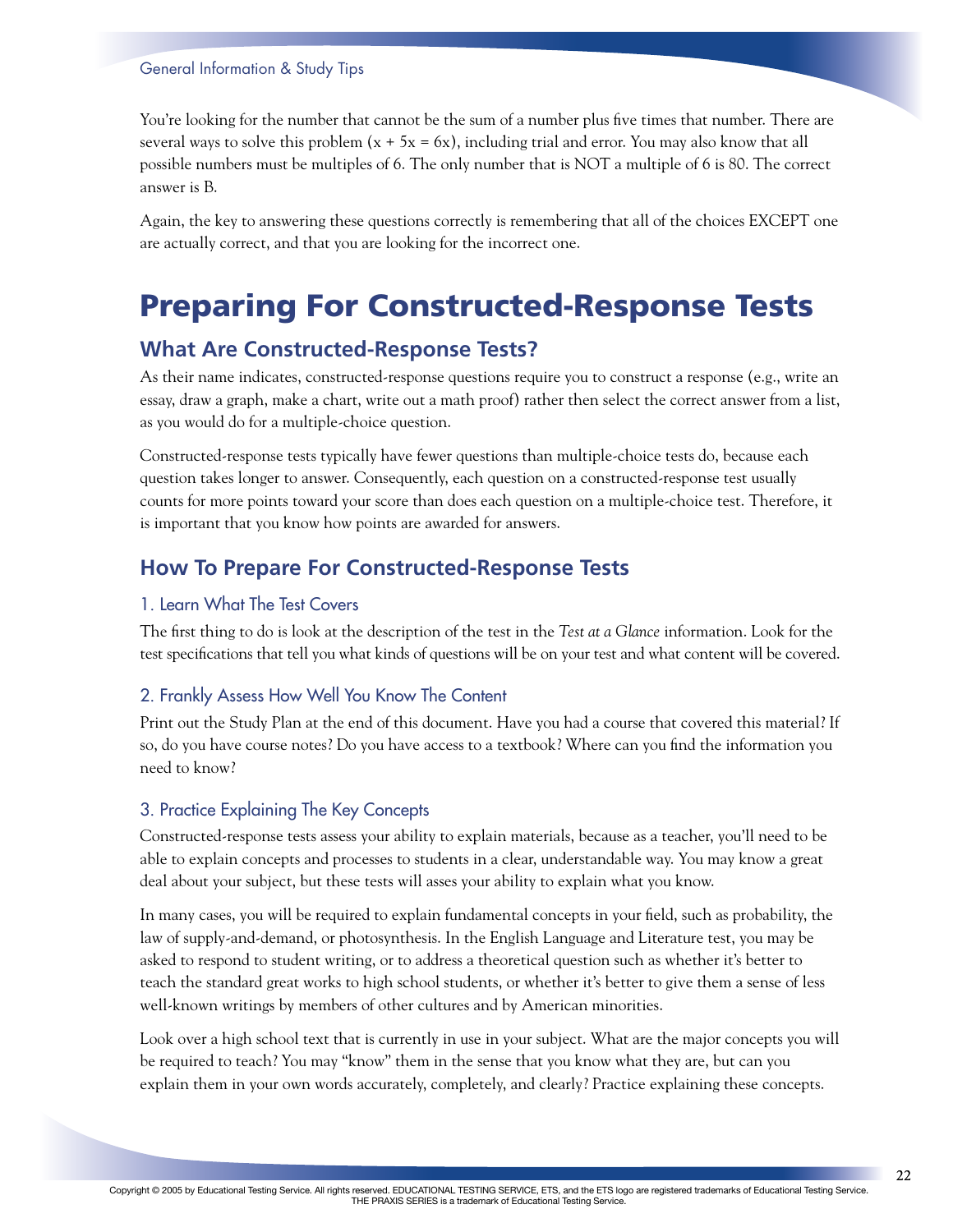Talk with a professor or a high-school teacher whose knowledge you respect. Your goal is to discover the most current approaches to teaching your subject area.

For many candidates, this aspect of constructed-response tests is the hardest. These fundamental questions don't look difficult, but they are for many people who have never actually had to explain them before. To be successful on the Praxis II constructed-response tests, you must be able to explain key concepts in your own words.

#### 4. Understand How Questions Will Be Scored

Look at the scoring documents or information guide for the test questions. Scoring guides can be found in the *Tests at a Glance*. These are the categories for which you will be awarded points. You will not be scored on any other aspect of your response: you will not be scored on spelling, grammar, handwriting, ability to write an essay (except where stated, as on the English Language and Literature test), or any other feature. YOUR RESPONSE WILL BE SCORED ONLY ON THE FEATURES LISTED IN THE SCORING GUIDE FOR YOUR TEST. Of course, if your handwriting is illegible, and the scorers can't make out the words, your score may suffer. But the scorers are trained to ignore misspellings, less-than-perfect handwriting, and second-language problems. So familiarize yourself with the features of the scoring guide, and be sure your responses take the scoring guide into account.

## **Understanding Constructed-Response Questions**

Here are some specific suggestions from Chief Readers who have scored thousands of essays from the Praxis Series tests. Paying attention to these suggestions can help you improve your test performance. Many, many points are lost in scoring because test takers haven't read the questions carefully before starting their responses.

### 1. Know What The Question Is Asking You To Do

Take a moment to be sure what the question is asking. You might find it helpful to underline the words in the task that tell you what you are supposed to do. Many test takers lose points because they don't read the question carefully enough and start working before they're sure what they are supposed to do. If you answer a question other than the one that is being asked, you will not receive credit.

Here is an example of a constructed-response question:

Discuss two differences between narrative text and expository text.

What is this prompt asking you to do?

Notice that you are not being asked what the two kinds of text have in common; you are being asked about differences. In your response, you would probably first define what narrative text and expository text are. Then you would go on to cite two differences. If you cited only one difference, you would not be given full credit for your response.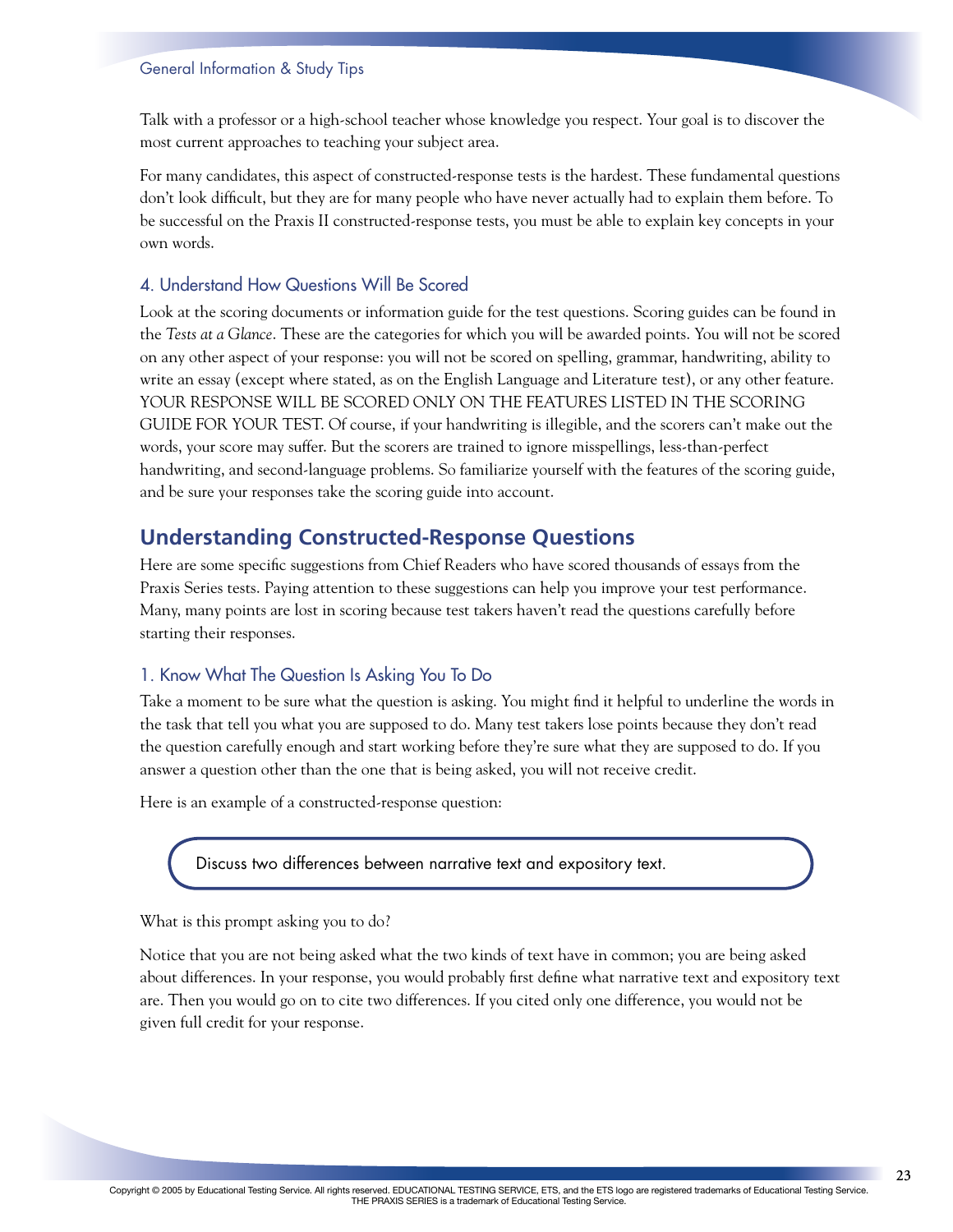Here is a sample of a response that received the maximum three points for a response on this test. It answers by fully explaining narrative test, then contrasting that explanation with an explanation of expository text.

Narrative text is text that tells a story. The reader sees the story through the narrator's eyes. Narrative text uses a lot of description and relates actual conversations as they occur. Narrative text also sets up situations to give the reader an idea of how the characters feel by what they say and what they do.

Expository texts are written to put forth a viewpoint. The purpose is to convince the reader. Expository text is also textbook writing: for the purpose of giving information. Narrative writing is in the form of a story, but expository writing is arranged according to introduction, body, and conclusion. Narrative text deals more with feelings and expository text with facts.

Here is another example:

When children fail to succeed despite their best efforts, they may develop a sense of learned helplessness. Describe learned helplessness and how it affects children's achievement.

What are you being asked to do in this example?

Here you are asked to do two things: to talk about ("Describe") the concept of learned helplessness and to tell how it affects children's achievement. Here is an example of a response that received full credit for addressing both parts of the question completely and accurately.

The condition of learned helplessness is when a child is told time and time again, either verbally or nonverbally, that he or she is unable to perform a task or tasks. The child begins to believe this, and therefore puts forth no effort to try. If this continues, the child's achievement in that area, and in other areas, suffers, because the child views himself or herself as unable or incompetent, and therefore achieves very little.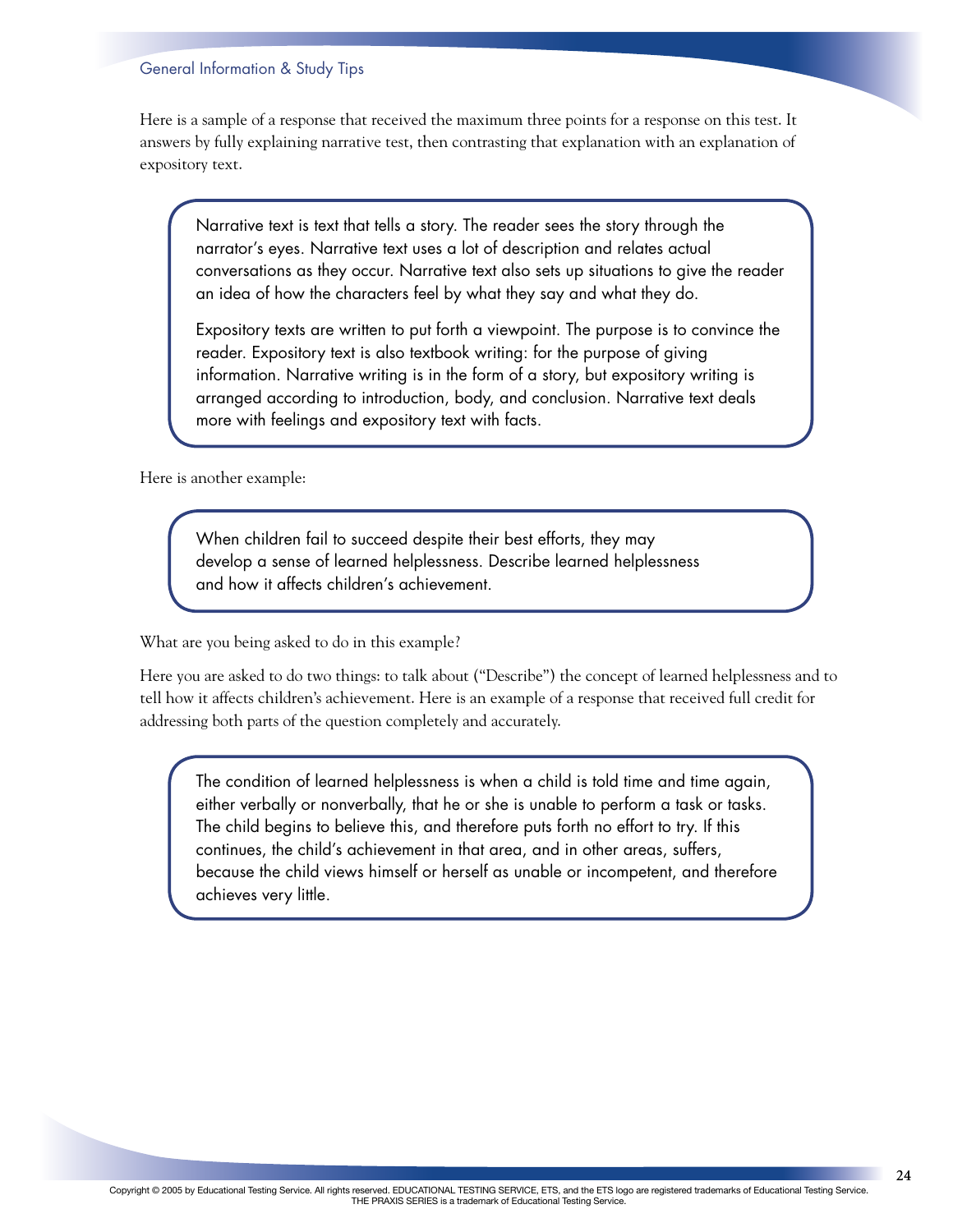#### 2. Answer All Parts Of The Question

Many points are lost in scoring because test takers don't answer all parts of the question. Some constructed-response tests have tightly-structured questions, and test takers are expected to address everything they are asked to explain. Here is an example:

Choose one country or geographic region in Africa, Asia, or the Middle East that was colonized by Europeans and that achieved its independence after the Second World War. Write an essay describing the ways in which that country or geographic region has been affected by European colonialism. Your essay should address at least two of the following: the economic, cultural, social, or political legacy of European colonialism.

List below the elements your answer has to contain. First, the country or geographic region you describe must meet all of the conditions specified in the question. These include:

- 1. One country or geographic region in Africa, Asia, or the Middle East
- 2. Colonized by Europeans

Add other conditions here.

- 3.
- 
- 4.

Then your essay must focus on at least two of the effects of European colonialism.

List them below.

1. 2. 3. 4.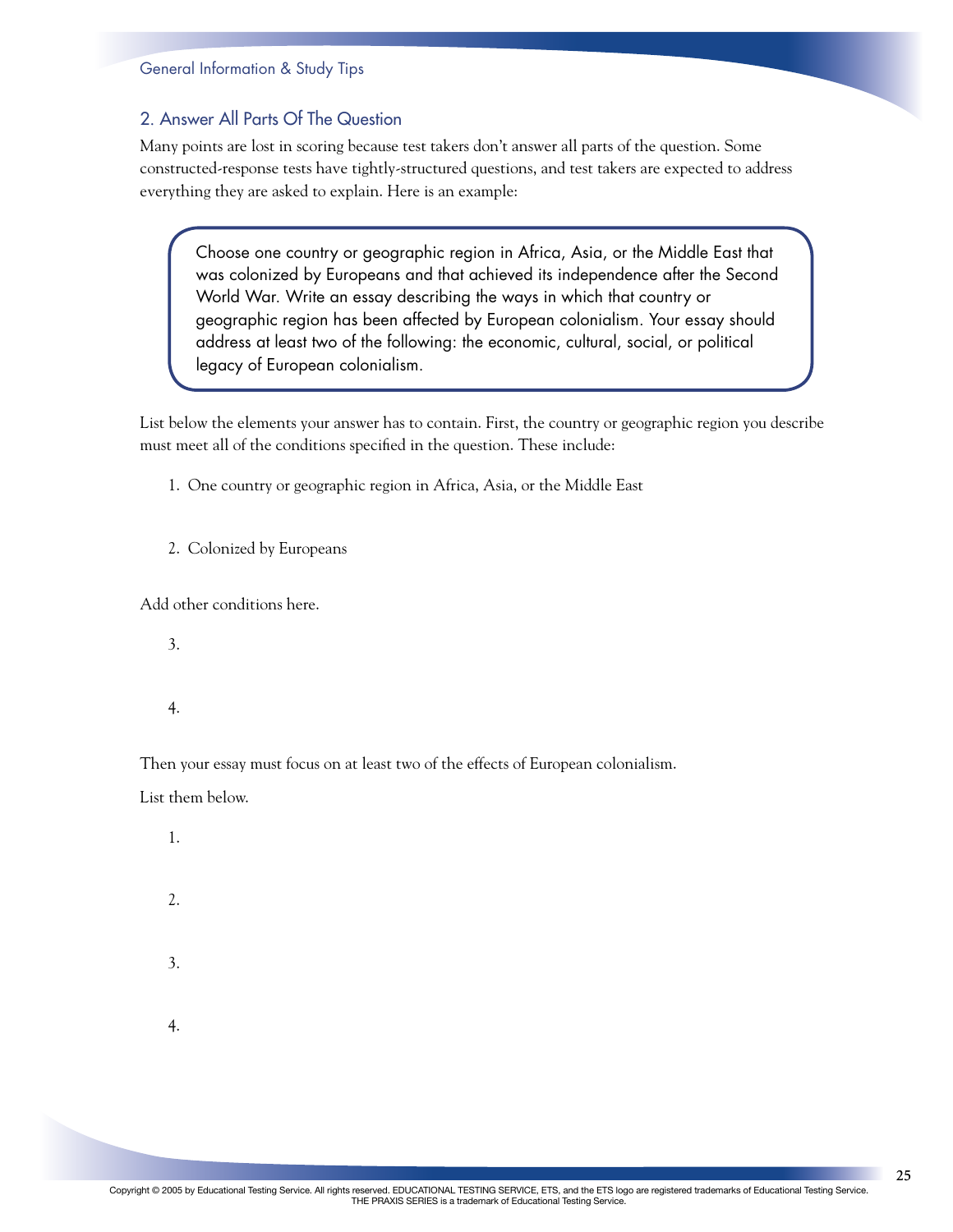Here is an example of a response that achieved the maximum score. Note how it addresses each part of the question.

|                                       | The Indian subcontinent had been subjected to European colonialism for over<br>two centuries. Although, initially just in the south (especially in the present day<br>country of Sri Lanka, formerly Ceylon) by the Portuguese, the British have been<br>the dominant influence on the area for the last hundred years.                                                                                                                                                                                                                                                                                                                                                                                                                                                                                                    |
|---------------------------------------|----------------------------------------------------------------------------------------------------------------------------------------------------------------------------------------------------------------------------------------------------------------------------------------------------------------------------------------------------------------------------------------------------------------------------------------------------------------------------------------------------------------------------------------------------------------------------------------------------------------------------------------------------------------------------------------------------------------------------------------------------------------------------------------------------------------------------|
| <b>Economic</b><br><b>Legacy</b>      | Economic exploitation of India's labor and natural resources (especially cotton)<br>was systematically entrenched by the establishment of a British viceroy who<br>ruled over the colony with the aid of "favored" local rulers and groups (i.e.<br>Sikhs). The colony was not only an abundant source of raw materials but it<br>also served as an export outlet for the British textile industry. Mahatma<br>Ghandi, the non-violent, Indian nationalist, seized upon the import of British<br>textiles as a vital statement of Indian independence after WWII.                                                                                                                                                                                                                                                          |
| <b>Political</b><br><b>Legacy</b>     | After India became independent, it preserved much of the existing judicial and<br>administrative infrastructure left behind by the British Empire and used the<br>parliamentary model of democracy.                                                                                                                                                                                                                                                                                                                                                                                                                                                                                                                                                                                                                        |
| <b>Cultural</b>                       | The most significant legacy of British imperialism across the board has been<br>the proliferation of the English language. This was an especially vital point for<br>unifying India because it was a new nation, composed of numerous peoples<br>and nearly a thousand languages and regional dialects. English became the<br>primary language of government, commerce and national education. It also<br>gave India a competitive edge in the world, especially since many of the<br>Indian elite had received English education and had connections throughout<br>the "commonwealth".                                                                                                                                                                                                                                    |
| and<br><b>Social</b><br><b>Legacy</b> | However, India's main problem did not go away after independence. In fact it<br>may have been exacerbated by the British policy of "divide and rule". There<br>persisted much ethnic and religious tension between the Sikh, Hindu and<br>Muslim communities. Ghandi, the "Father of Independence," had tried<br>desperately to preserve national unity. However, after his death, forces pulling<br>the nation apart could not be contained. Pakistan broke away from India. The<br>tension between these and other regional groups persists today. Although India<br>has benefited from many of the British institutions left behind, it has perhaps<br>suffered by not being allowed to continue its indigenous social evolution. This<br>might have produced a more natural and cohesive state of affairs in the area. |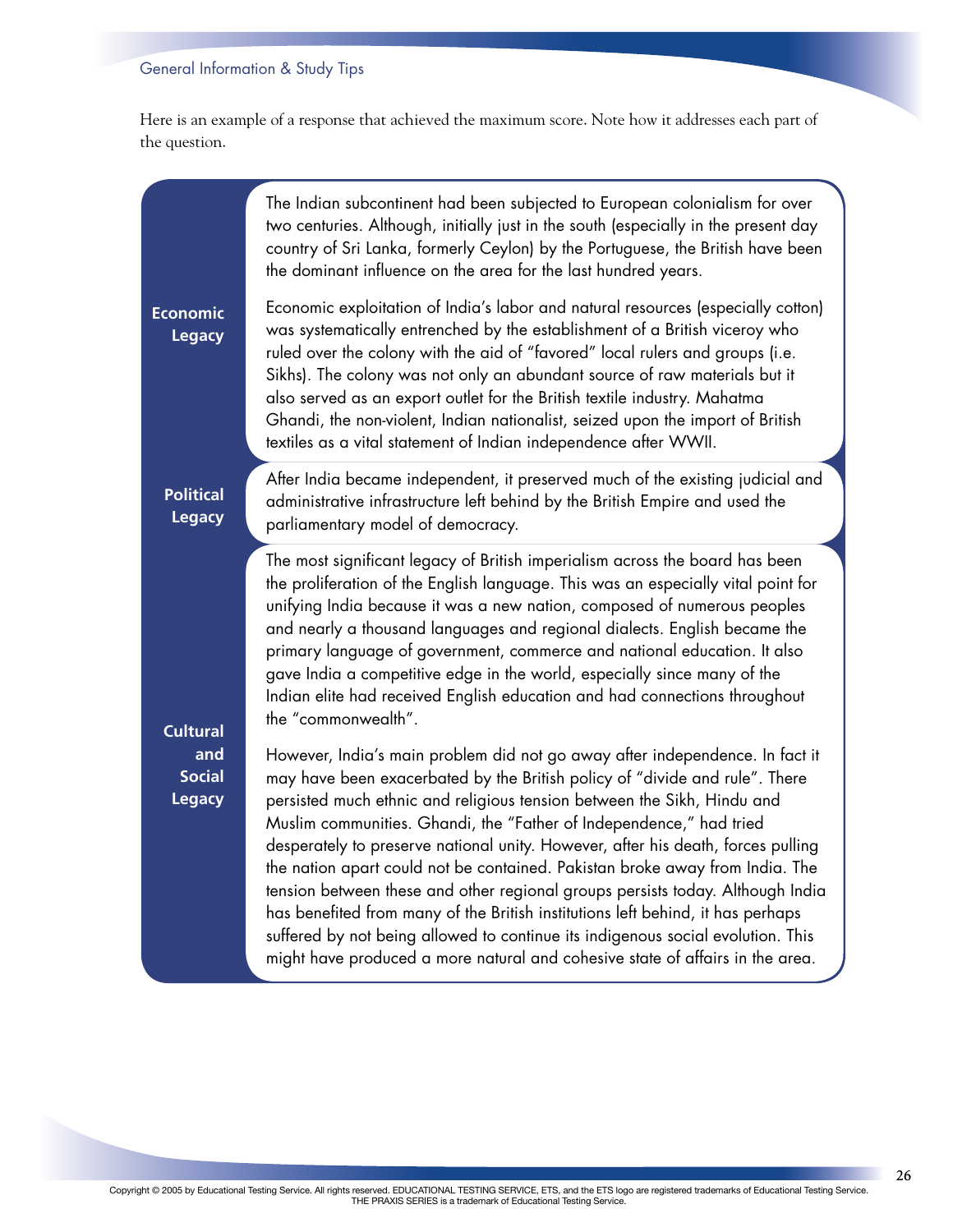## **Use The Constructed-response Items In The "Tests At A Glance" For Practice**

Do not look at the sample responses before you try to practice.

- Prepare to practice by reviewing material in the subject and by practicing explaining the basic concepts in your field. Try writing out your explanations as part of your review.
- Look carefully at the scoring guide and make sure you understand what the scoring criteria are. When it's time to practice, try to simulate testing conditions as closely as possible. Write your responses in a quiet place where you won't be disturbed for the entire time.
- Time yourself. Make sure you allow yourself the same amount of time you will be allowed in the actual testing situation.
- When you have finished, look at the explanations of the scores for responses in the *Tests at a Glance*. See which sample response your response is most like. Can you tell what score you would have received? Can you tell why? Do you see ways of improving your score?
- If you are having difficulty applying the scoring guide to your own writing, take your responses to someone whose judgment you trust: a colleague, a teacher, a practitioner in the field, someone who has taken a Praxis Series test and done well. Maybe he or she can help you evaluate (and, more importantly, improve) your performance.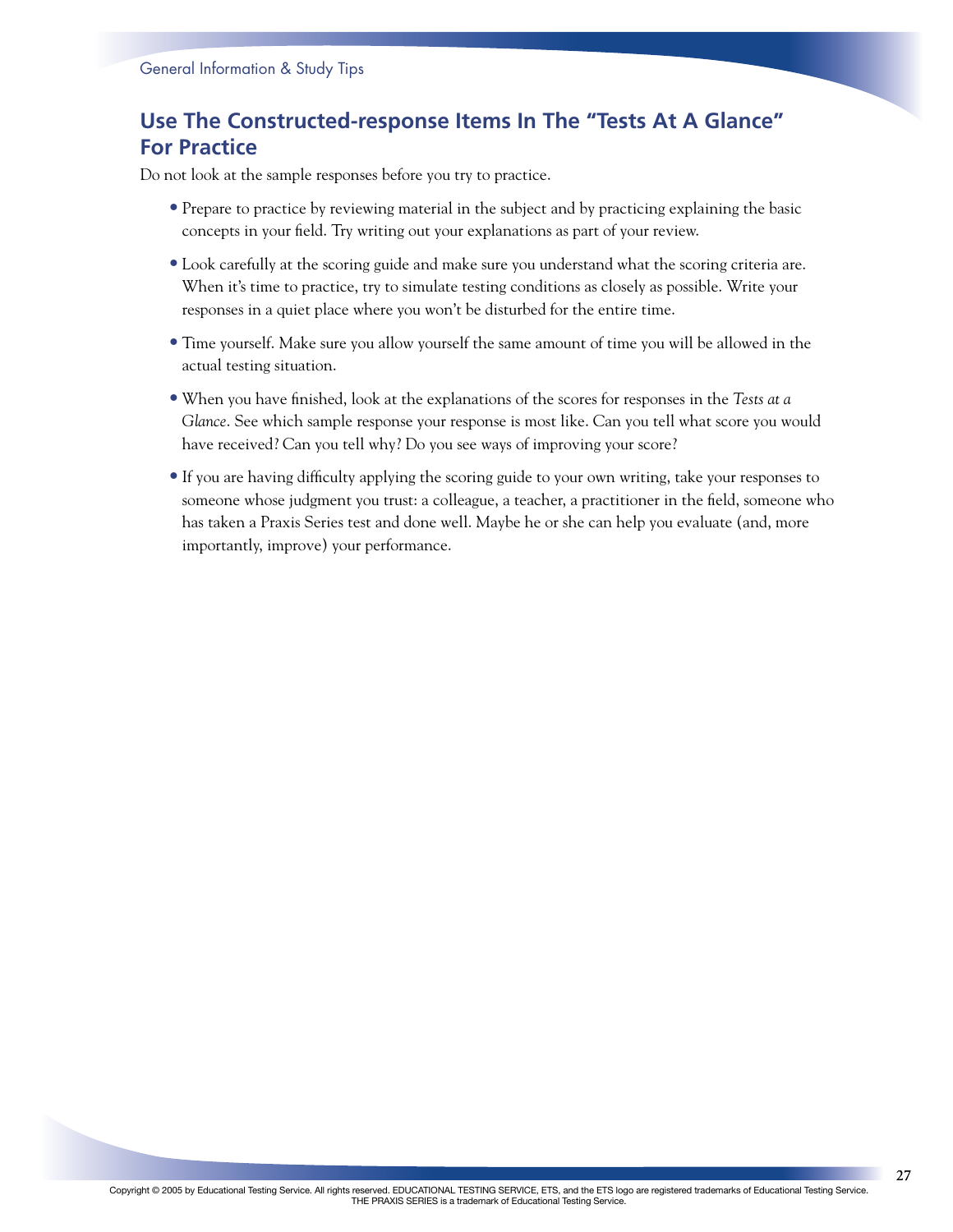## **Other Information**

## **If You Have A Disability Or If English Is Not Your Primary Language**

You can apply for special accommodations to take your test (see the Bulletin Supplement for *Test Takers with Disabilities* or the *Information and Registration Bulletin* for eligibility criteria).

## **Taking The Test**

You should have ended your review a day or two before the actual test date. On the day of the test, you should:

- Be well-rested.
- Take an acceptable and valid photo identification with you.
- Take a supply of well-sharpened No. 2 pencils (at least 3). A blue or black pen for the essay or constructed-response tests.
- Eat before you take the test and bring food with you to eat during break, to keep your energy level up.
- Be prepared to stand in line to check in or to wait while other test takers are being checked in.
- Wear comfortable clothes and dress in layers.

You can't control the testing situation, but you can control yourself. Stay calm. The supervisors are well trained and make every effort to provide uniform testing conditions, but don't let it bother you if the test doesn't start exactly on time; you will have the necessary amount of time once it does start.

You can think of preparing for this test as training for an athletic event. Once you've trained, prepared, and rested, give it everything you've got.

## **A Summary**

To recap, you need to prepare thoroughly for each test in The Praxis Series that you plan to take. Here are some important steps to take in preparing:

- Know which test(s) your state requires
- Honestly evaluate your readiness for each test
- Fill in the Study Plan to help you decide where to obtain study materials, and to help you plan your study.
- Plan your preparation time and stick to your plan.
- Finish your review two or three days before the test.
- Be prepared for delays and disruptions. That way, if nothing happens, you'll be pleasantly surprised.
- Take the tests, pass them, and become licensed.

#### *GOOD LUCK AND FRUITFUL STUDYING***.**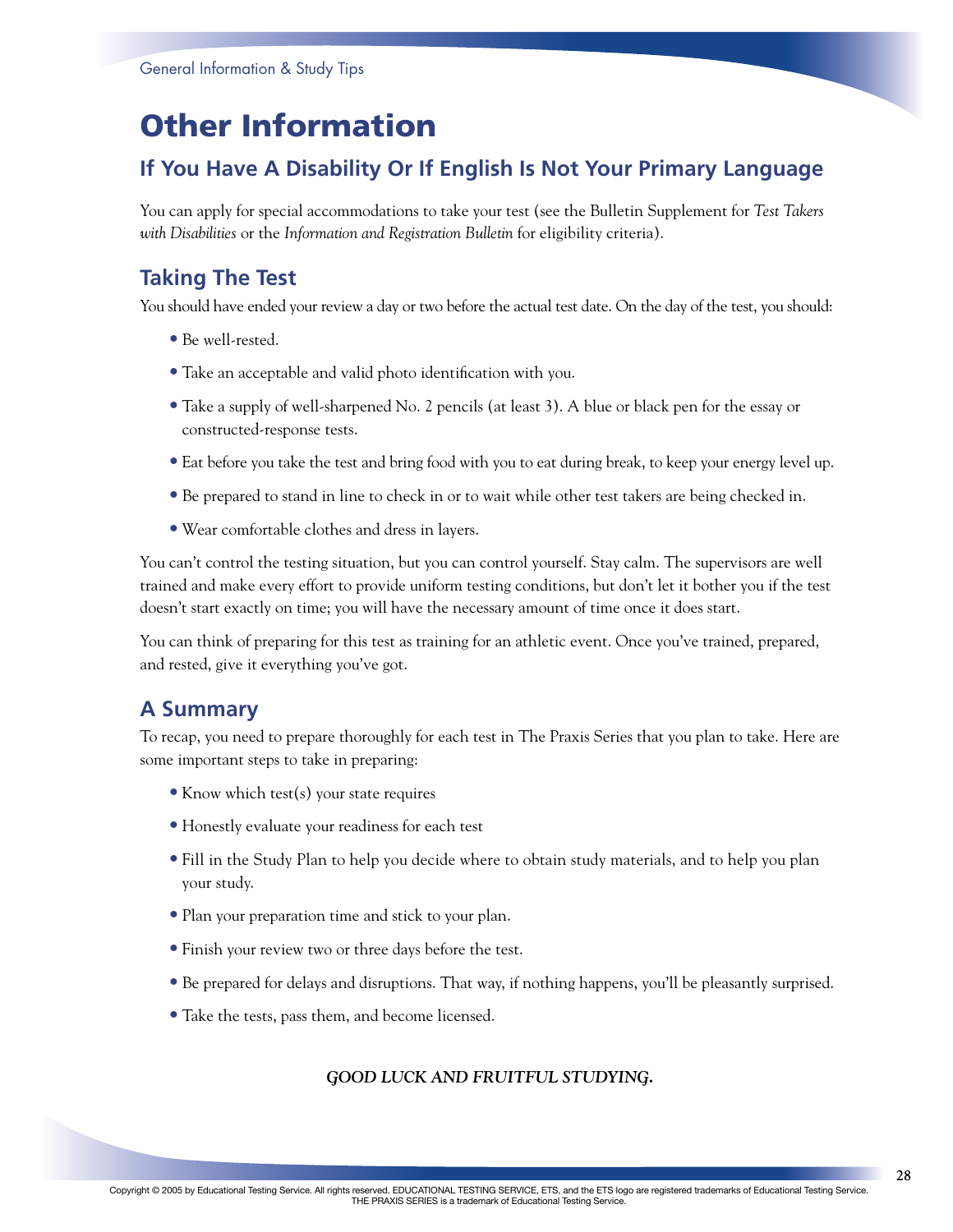## **Are You Ready?**

Complete this checklist to determine if you're ready to take your test.

- $\Box$  Do you know the testing requirements for your teaching field in the state(s) where you plan to teach?
- □ Have you followed all of the test registration procedures?
- $\Box$  Do you know the topics that will be covered in each test you plan to take?
- □ Have you reviewed any textbooks, class notes, and course readings that relate to the topics covered?
- □ Do you know how long the test will take and the number of questions it contains? Have you considered how you will pace your work?
- $\Box$  Are you familiar with the types of questions for your test?
- $\Box$  Are you familiar with the recommended test-taking strategies?
- $\Box$  Have you practiced by working through the practice questions in the *Tests at a Glance* booklet?
- □ If constructed-response questions are part of your test, do you understand the scoring criteria for these items?
- □ If you are repeating a Praxis Series test, have you analyzed your previous score report to determine areas where additional study and test preparation could be useful?